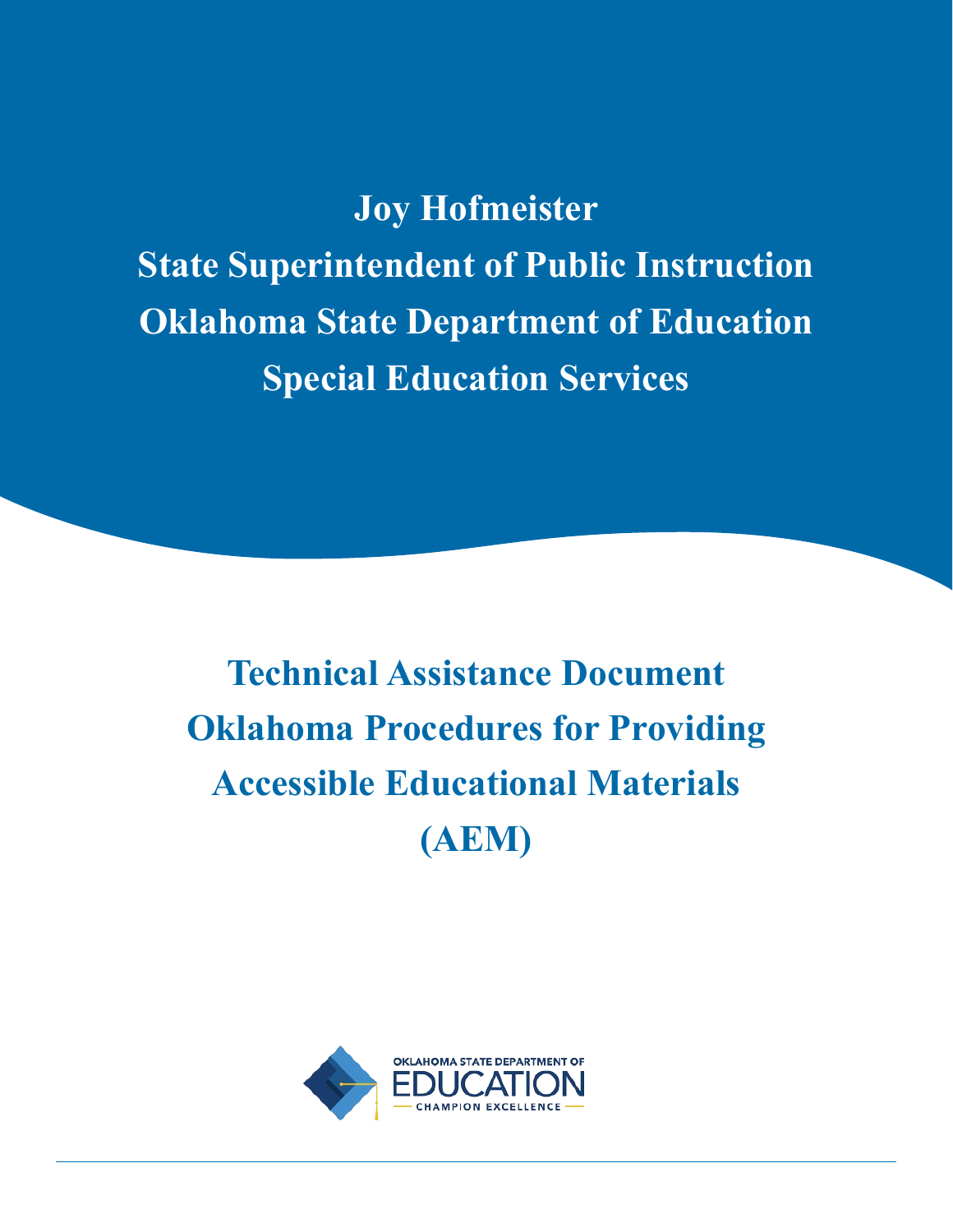Oklahoma State Department of Education 2500 North Lincoln Boulevard Oklahoma City, OK 73105 Phone: 405-522-3248 [www.ok.gov/sde](http://www.ok.gov/sde)

It is the policy of the Oklahoma State Department of Education (OSDE) not to discriminate on the basis of race, color, religion, gender, national origin, age, or disability in its programs or employment practices as required by Title VI and VII of the Civil Rights Act of 1964, Title IX of the Education Amendments of 1972, and Section 504 of the Rehabilitation Act of 1973.

Civil rights compliance inquiries related to the OSDE may be directed to the Affirmative Action Officer, Room 111, 2500 North Lincoln Boulevard, Oklahoma City, Oklahoma 73105-4599, telephone number (405) 522-4930; or, the United States Department of Education's Assistant Secretary for Civil Rights. Inquiries or concerns regarding compliance with Title IX by local school districts should be presented to the local school district Title IX Coordinator.

This publication is issued by the Oklahoma State Department of Education as authorized by §70-3-104. Electronic copies can be located at the following website:<http://www.ok.gov/sde>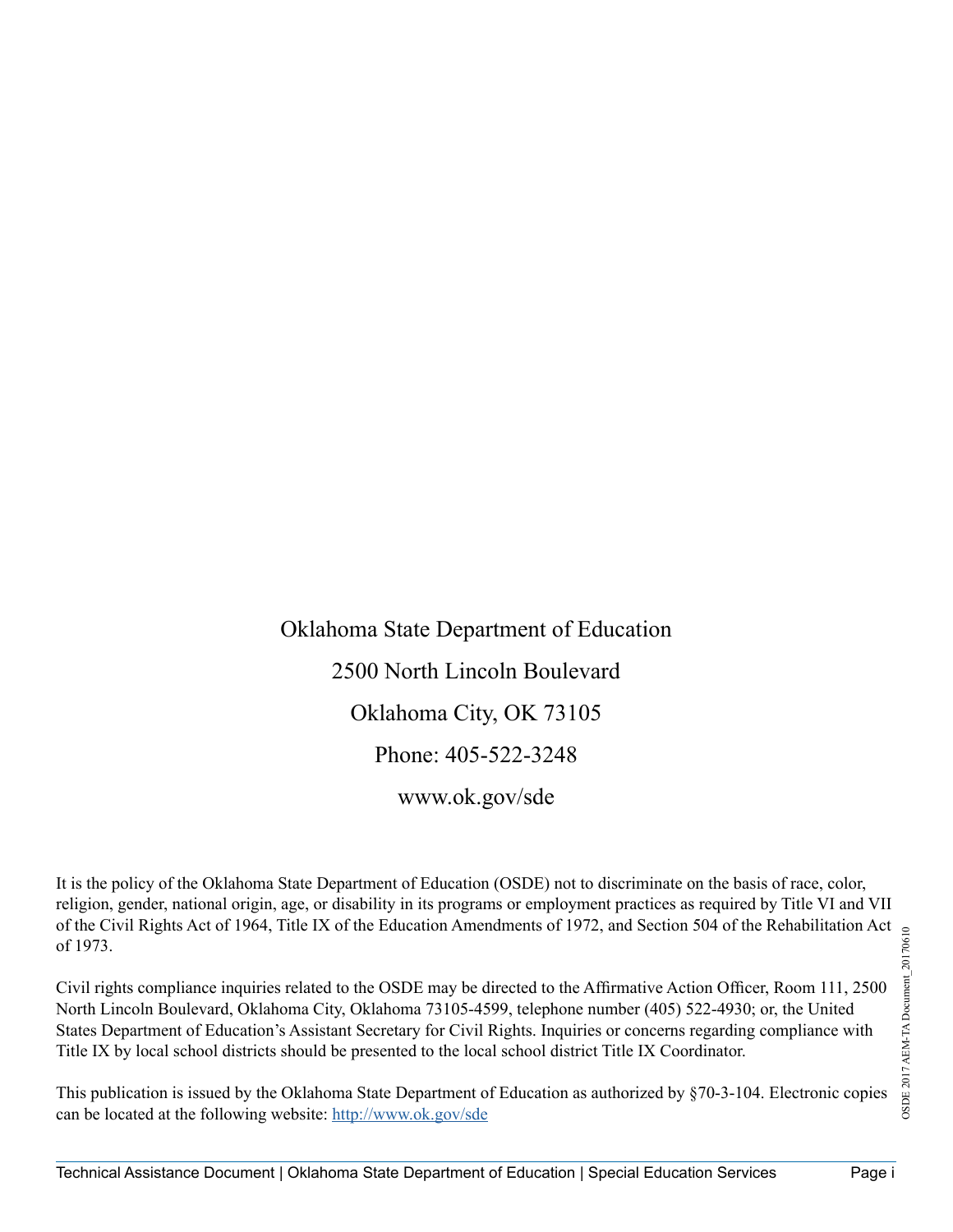# <span id="page-2-0"></span>TABLE OF CONTENTS

| Decision Process for Accessible Educational Materials (AEM)6 |  |
|--------------------------------------------------------------|--|
|                                                              |  |
|                                                              |  |
|                                                              |  |
|                                                              |  |
|                                                              |  |
|                                                              |  |
|                                                              |  |
|                                                              |  |
|                                                              |  |
|                                                              |  |
| Addendum: Guide for Providing Assistive Technology for       |  |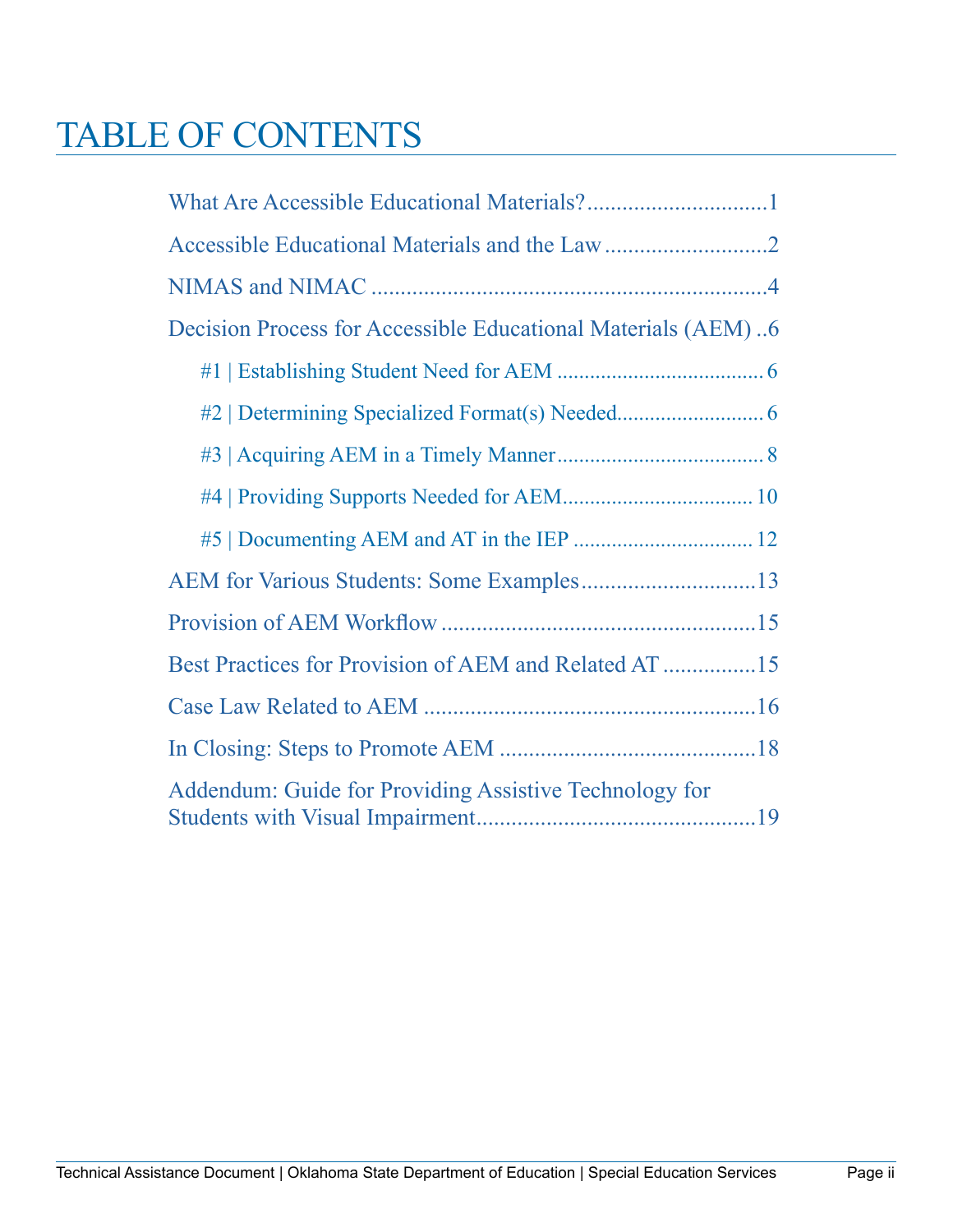# <span id="page-3-0"></span>What Are Accessible Educational Materials?

Some students have difficulty reading and accessing learning materials such as textbooks and supplementary materials. To be successful in school, these students need learning materials in specialized formats called Accessible Educational Materials (AEM).

A student with a visual impairment, for example, may not be able to read a standard print textbook and would likely require larger print or braille to read independently. A student with a physical disability, who is unable to hold and turn the pages of a standard printed textbook, may benefit from having an audio or digital version. A student with a reading disability may better comprehend information that is displayed on a computer or a tablet while the text is read aloud by a computer voice.

#### **This guide was created to explain:**

- The process for making decisions about AEM;
- Why a student may need AEM;
- What types of specialized formats are available;
- How AEM are acquired;
- What supports are necessary to effectively utilize AEM; and
- What can be done to promote the use of AEM for students.

## **Why Provide AEM?**

AEM can help students with disabilities access the same content as their peers and be successful in school. Because of provisions in IDEA, specialized formats are more readily available to students who cannot read or use a standard textbook.

Reading this document, learning more information and sharing it with others are important steps to ensuring that students with disabilities have access to accessible materials needed for their school participation and achievement.

## **A Change in Terminology: AIM is now AEM**

In 2014, the terminology related to providing specialized formats to students was changed from Accessible Instructional Materials (AIM) to Accessible Educational Materials (AEM) to convey a more inclusive meaning beyond standard print, such as digital materials. Some organizations and products continue to use the original term.

With this knowledge, school districts, educators, and families can ensure that students with disabilities have access to the materials they need to participate in class and achieve academically.

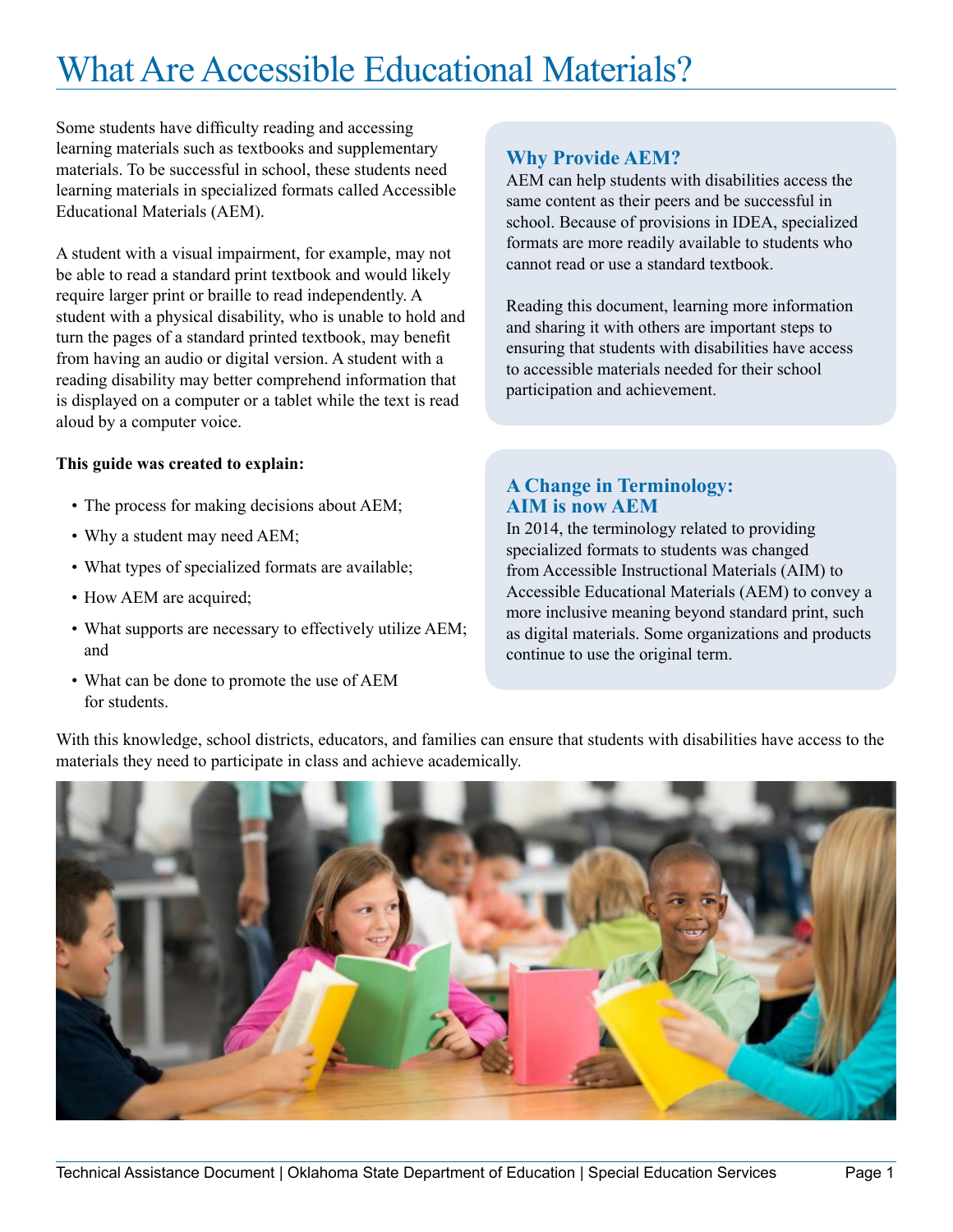# <span id="page-4-0"></span>Accessible Educational Materials and the Law

Authors and Publishers are entitled under U.S. Copyright Law to reproduce their materials or to authorize others to reproduce the works. Copyright holders also have a legal right to prevent others from reproducing their works without permission. This right is limited by the **1931 Act to Provide Books to the Adult Blind** (2 U.S.C. 135 a), and the **Chafee Amendment**, described below.

Print disability is defined within U.S. copyright law under the provisions of the **1931 Act to Provide Books to the Adult Blind**, as Amended.

Under this Act, individuals with a print disability are those who have been certified by a competent authority to be unable to read or use standard print materials because of:

- Blindness
- Visual impairment
- Physical limitations, or
- Reading disabilities (such as dyslexia) resulting from an organic dysfunction



other students receive educational materials. Each state has the responsibility to define "in a timely manner." Oklahoma has defined it as "at the same time as other students or to the greatest extent possible."

## **34 CFR §300.5 Assistive Technology Device**

"Assistive technology device means any item, piece of equipment, or product system, whether acquired commercially off the shelf, modified, or customized, that is used to increase, maintain, or improve the functional capabilities of a child with a disability. The term does not include a medical device that is surgically implanted, or the replacement of such device."

#### **34 CFR §300. 24(a)(2) Development, Review, and Revision of IEP (2) Consideration of Special Factors.**

"The IEP Team shall  $-$  (v) Consider whether the child needs assistive technology devices and services."

## **What Are Print Instructional Materials?**

"Print instructional materials" include textbooks and related core materials that are written and published primarily for use in elementary and secondary school instruction and are required by a state or local education agency (LEA) for use by students in a classroom. Such materials often include workbooks and other supplemental materials packaged with the textbook by the publisher.

**The Chafee Amendment** allows reproduction and distribution of educational materials in specialized formats such as braille, large print, audio and digital exclusively for use by individuals with print disability.

17 U.S. Code § 121 - Limitations on exclusive rights: Reproduction for blind or other people with disabilities

(a) Notwithstanding the provisions of section 106, it is not an infringement of copyright for an authorized entity to reproduce or to distribute copies or phonorecords of a previously published, nondramatic literary work if such copies or phonorecords are reproduced or distributed in specialized formats exclusively for use by blind or other persons with disabilities.

## **IDEA 2004**

The Individuals with Disabilities Education Act (IDEA), as reauthorized in 2004, requires that elementary and secondary school students with disabilities who need print instructional materials in an accessible format receive them in a timely manner. This means that school districts must take reasonable steps to provide accessible educational materials (AEM) to eligible students with disabilities without delay, typically at the same time as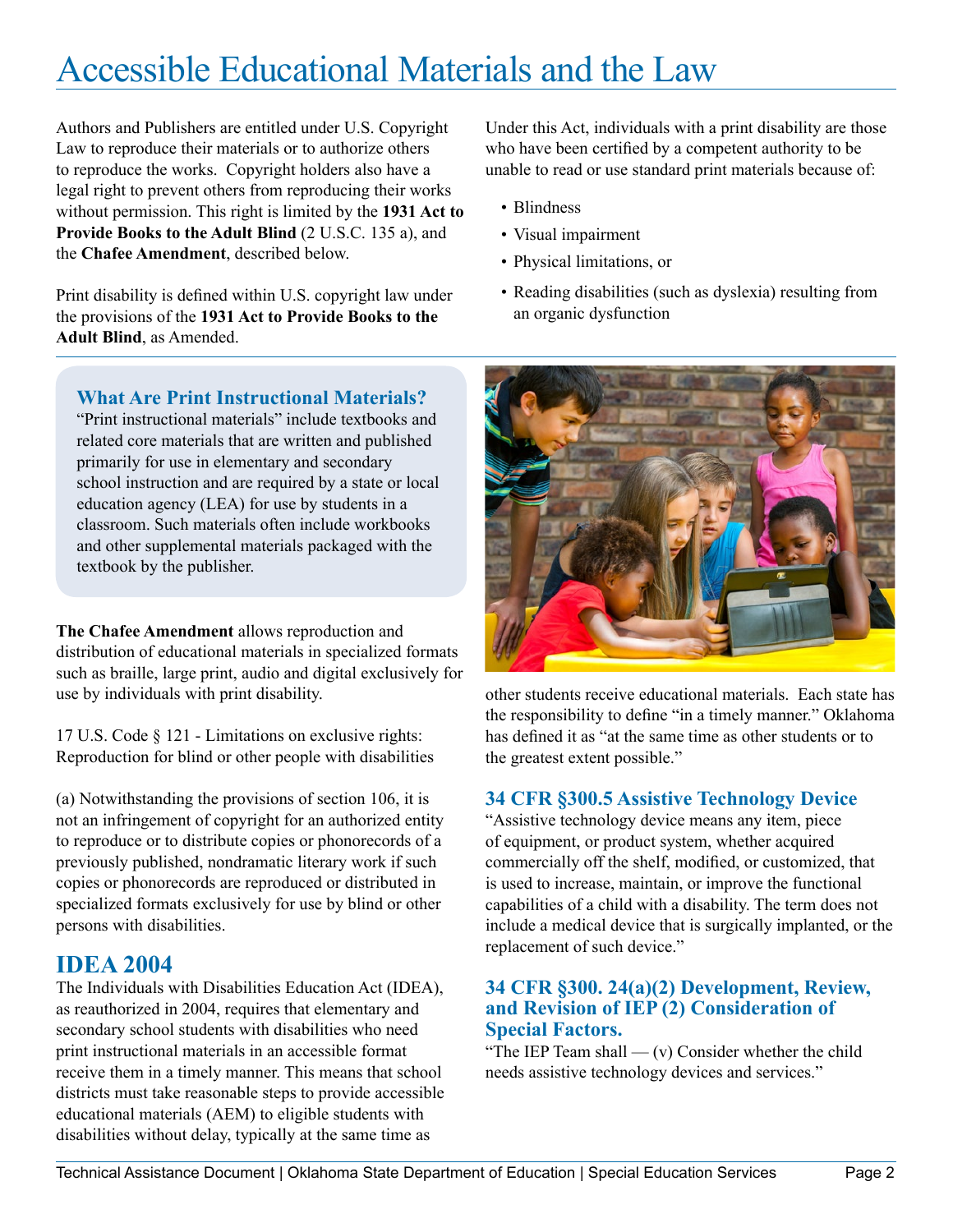## **ADA and Section 504**

Two other federal laws relate to provision of AEM/ AT by addressing the obligation of all public schools to meet the communication needs of students with disabilities: Title II of the Americans with Disabilities Act of 1990 (Title II), and Section 504 of the Rehabilitation Act of 1973 (Section 504).

**Title II** is a civil rights law that prohibits discrimination against individuals with disabilities in areas of employment, public services, public accommodations, transportation, and communication. Title II requires schools to ensure that students with disabilities receive communication that is as effective as communication with others through the provision of auxiliary aids and services. In many cases, but not all, an IEP will meet the requirements of Title II.

Under Title II, "communication" includes all kinds of information exchange – reading, writing, listening and speaking. Effective communication can require a technology support instead of a human support if the technology support allows a student to perform tasks independently, thus achieving "effective communication" as is required by Title II.

**Note:** "Effective communication" required by Title II can be a higher standard and require additional assistive technology even when a student's need for a free and appropriate public education (FAPE) under the IDEA and Section 504 has been met.

**Section 504** prohibits discrimination against individuals with disabilities and requires schools to provide equal access to their programs and services. Section 504 requires that school districts provide a free appropriate public education (FAPE) to qualified students who have a physical or mental impairment that substantially limits one or more major life activities, regardless of the nature or severity of the disability. AT is referred to under Section 504 within "special education and related aids and services." A student is not required to be eligible for special education services to be protected under Section 504.

## **Section 508 and Oklahoma's Electronic and Information Technology Accessibility Act**

**Section 508 of the Rehabilitation Act** requires federal agencies to procure, develop, and maintain accessible information technology to ensure effective and usable information technology and digital materials for all individuals, including those with disabilities. Oklahoma adopted the federal 508 standards and passed **Electronic** 

**and Information Technology Accessibility** legislation, which went into effect in 2005, mandating compliance by all state agencies, higher education, and CareerTech Centers. Acquiring educational materials that have been approved for purchase by the Oklahoma Textbook Adoption Committee will help to ensure that all students receive the materials they require.

### **Who is responsible for providing Assistive Technology (AT)?**

Assistive technology (AT) is technology used by individuals with disabilities in order to perform functions that might otherwise be difficult or impossible. **The federal regulations for implementation of IDEA define AT devices and services and require Individualized Education Program (IEP) teams to consider the assistive technology needs of students during the development, review, and revision of an IEP.** 

IDEA also requires schools to **provide** AT if it is needed for a student to receive a free appropriate public education (FAPE). The emphasis on FAPE is that the student is able to function well enough to make reasonable educational progress. FAPE can include a variety of services such as special education, related services, supplementary aids and services, program modifications or support for school personnel. **AT, just like all other components of FAPE, must be provided at no cost to parents.**  Local Education Agencies (LEAs) must provide or pay for any AT necessary to ensure FAPE, either directly or through contract or other arrangements. The schools may not unnecessarily delay the provision of AT devices and services due to funding issues if a child requires the devices and services to benefit from the IEP.

For more information about including assistive technology in the IEP, see the Technical Assistance Document Assistive Technology for Children and Youth with Disabilities IDEA Part B, and the Special Education Process Guide.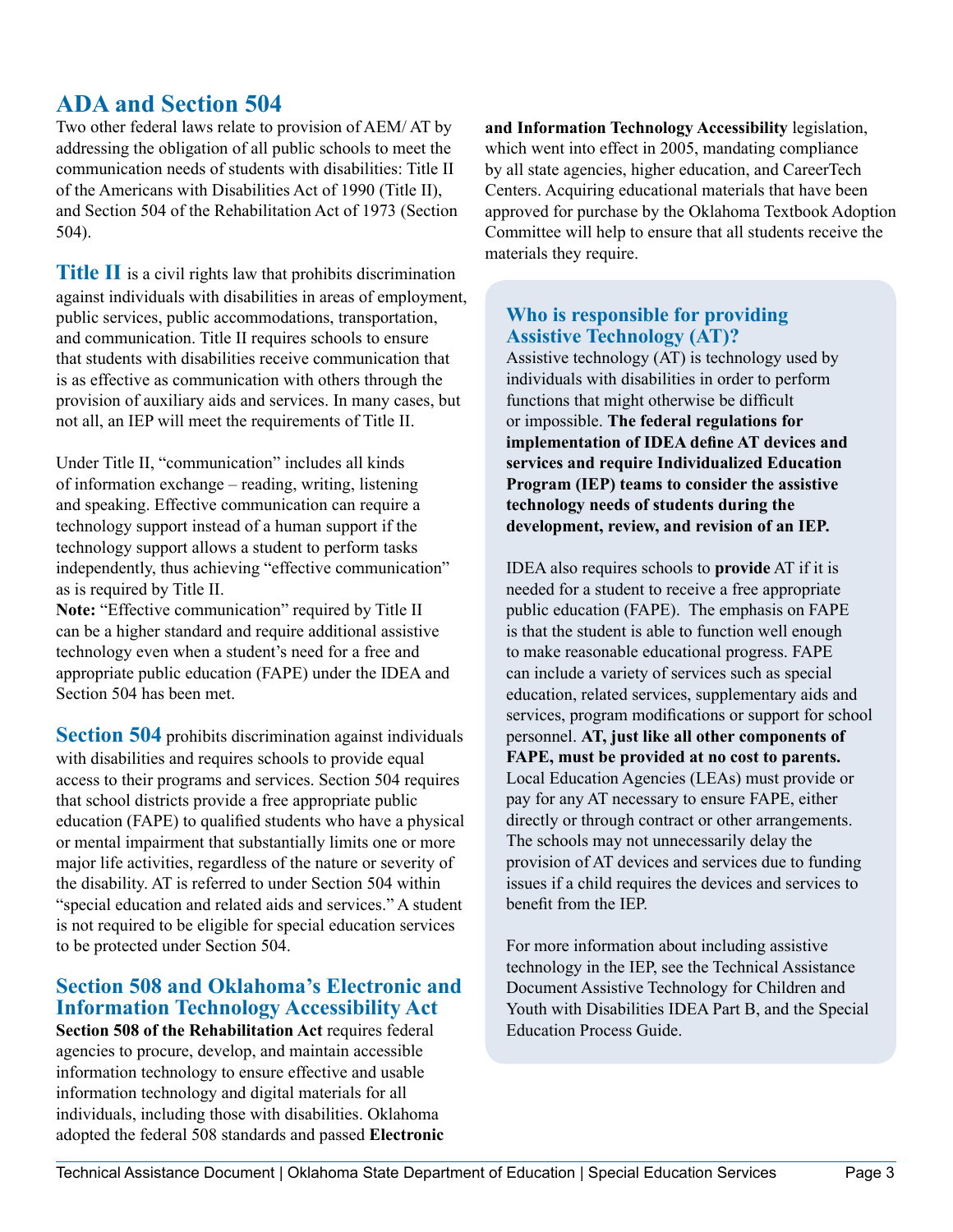# <span id="page-6-0"></span>NIMAS and NIMAC

#### The **National Instructional Materials Accessibility Standard (NIMAS)** is a standard

file format established by IDEA that was created to make it easier for students with disabilities to access learning materials in the formats they need as quickly as possible. Electronic files of books created using the NIMAS are designed to be easily converted into specialized formats including braille, large print, audio, and digital text.

### **Who is Qualified to Receive NIMAS Textbooks?**

Under the Chafee Amendment, individuals certified by a competent authority as having a print disability are entitled to receive AEM from a variety of sources. However, access to materials created from NIMAS files is limited to individuals certified as having a print disability who are on an Individualized Education Program (IEP), meaning the student has undergone an evaluation and is, or will be, receiving special education services under IDEA.

## **How do you get NIMAS files?**

The files that publishers submit to the NIMAC are not ready for student use, but must be converted by authorized Accessible Media Producers (AMPs) into specialized formats of braille, large print, audio and digital. In addition to NIMAS source files, AMPs may produce materials submitted by a variety of other sources, such as individuals, schools, and publishers.

Local Educational Agencies (LEAs) are responsible for obtaining textbooks and other educational materials from AMPs. Bookshare, Learning Ally, and Liberty Braille are examples of AMPs that regularly convert NIMAS files into accessible formats for use by Oklahoma public school students who have print disability.

Additional entities designated by the state of Oklahoma as Authorized Users of the NIMAC include ABLE Tech, the AIM Center at the Oklahoma Library for the Blind and Physically Handicapped, and the Oklahoma School for the Blind.

IDEA also mandated the establishment of the **National Instructional Materials Access Center (NIMAC)**, a repository for publisher source files of textbooks and related core printed materials that are created according to the NIMAS technical specification. Oklahoma coordinates with the NIMAC as a means to provide specialized formats to qualifying students in a timely manner.



### **How can we ensure that educational materials are available through the NIMAC?**

Purchase orders made by state and local education agencies should include language that requires publishers to submit NIMAS-conformant files to the NIMAC for each specific title purchased, or provide assurances that they have already done so. Contract language should also ask publishers to use the MathML3 Structure Guidelines recommended by the NIMAC. MathML3 structure increases the accessibility of math and science textbooks. Contracts for purchase of digital instructional materials should also include the requirement that the materials be accessible to individuals with print disability.

By including specific language in purchase contracts, education agencies obligate publishers to submit source files to the NIMAC, helping to ensure that students with print disabilities who are on IEPs receive appropriate accessible versions of educational materials in a timely manner.

For more information about MathML3 and NIMAS formats visit [www.aem.cast.org.](www.aem.cast.org) Sample contract language is included on the next page.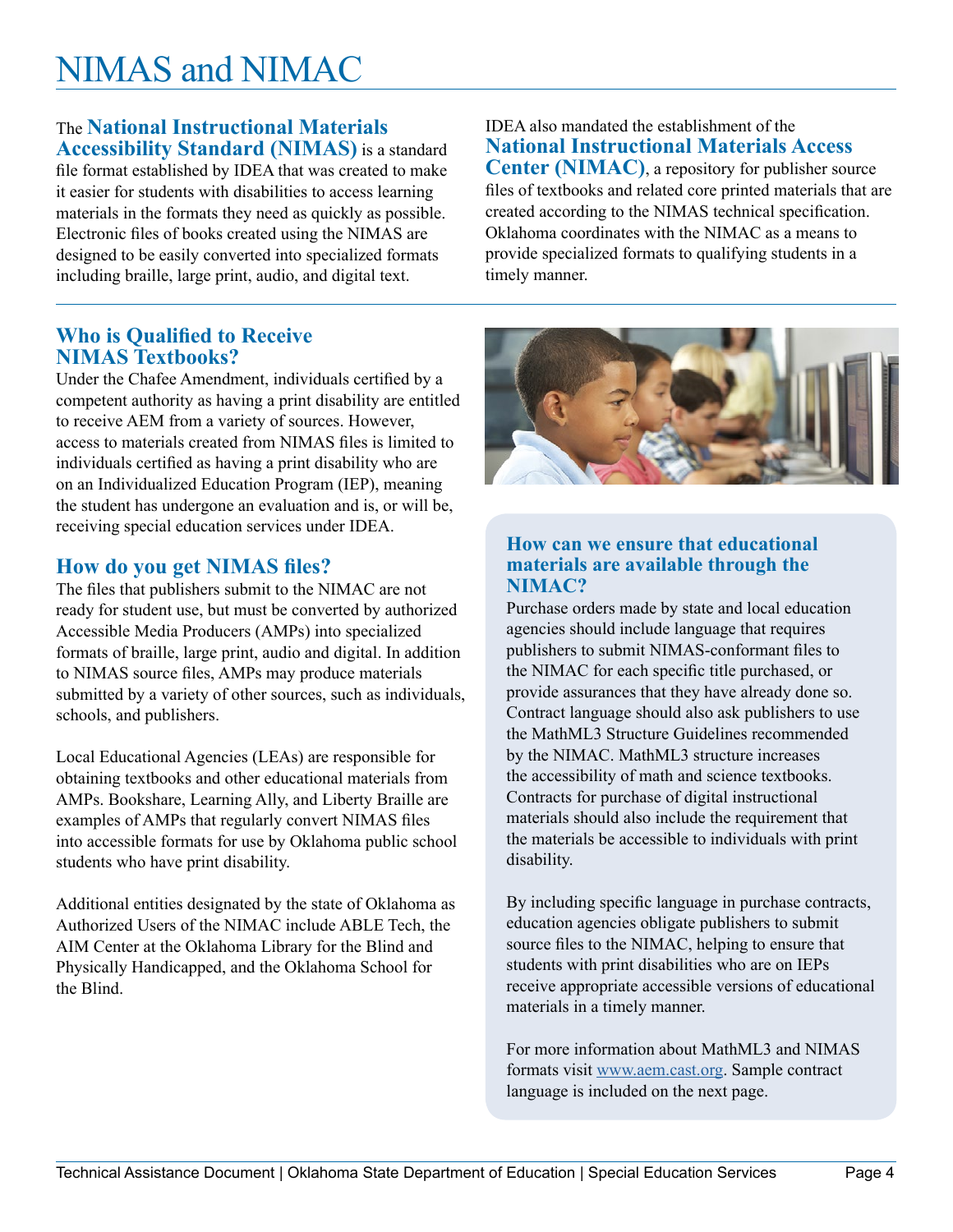

#### **Recommended contract or purchase order language for print materials (textbooks and related core instructional materials):**

By agreeing to deliver the materials marked with "NIMAS" on this contract or purchase order, the publisher agrees to prepare and submit, on or before

 a NIMAS file set to the NIMAC that complies with the terms and procedures set forth by the NIMAC. The publisher also agrees to mark up materials eligible for NIMAS submission that contain mathematical and scientific instructional content by using the MathML3 (refer to latest applicable version) module of the DAISY/ NIMAS Structure Guidelines as posted and maintained at the DAISY Consortium web site [\(http://www.daisy.](http://www.daisy.org/z3986/structure/SG-DAISY3/index.html) [org/z3986/structure/SG-DAISY3/index.html](http://www.daisy.org/z3986/structure/SG-DAISY3/index.html)). Should the vendor be a distributor of the materials and not the publisher, the distributor agrees to immediately notify the publisher of its obligation to submit NIMAS filesets of the purchased materials to the NIMAC. The files will be used for the production of specialized formats as permitted under the law for students with print disabilities. For additional information about NIMAS:<http://goo.gl/xHnDx9>. For additional information about the NIMAC: [http://nimac.us.](http://nimac.us)

#### **Contract or purchase order language for digital instructional materials (commercial & open education resources):**

Vendor represents that the digital instructional materials delivered under this contract or purchase order conform to, at a minimum, the standards for accessibility as set forth in Section 508 of the Rehabilitation Act of 1973, as amended (29 U.S.C. § 794d), and its implementing regulations (36 C.F.R.§ 1194), or Web Content Accessibility Guidelines (WCAG) 2.0 (minimum of Level AA conformance). Should any portion of the materials not conform to the aforementioned standards of accessibility, vendor agrees to provide a written explanation of the reason for nonconformance. Submission of a complete Voluntary Product Accessibility Template (VPAT) will satisfy the requirement to provide a written explanation. Vendor further agrees to provide alternative means for access to the instructional materials during the period of non-conformance to students who may qualify in accordance with the Act entitled "An Act to provide books for the adult blind" approved March 3, 1931 (2 U.S.C. 135a).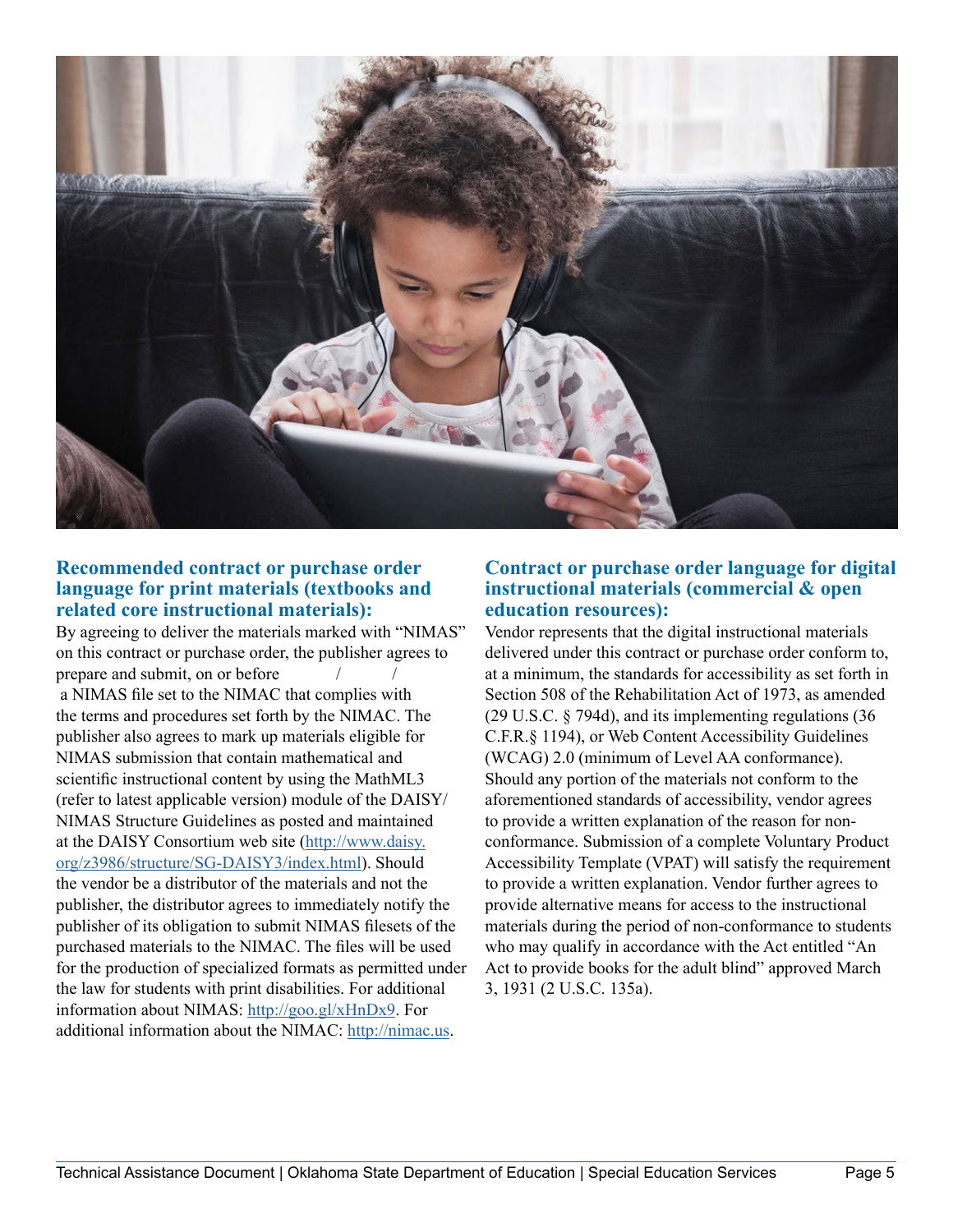## <span id="page-8-0"></span>Decision Process for Accessible Educational Materials (AEM)

There are five steps members of an Individualized Education Program (IEP) team should take to ensure that a student receives specialized formats that are needed for educational participation and achievement. The IEP team should:

- 1. Establish student need for AEM.
- 2. Determine specialized format(s) needed by the student.
- 3. Acquire AEM in a timely manner.
- 4. Consider and provide supports needed for effective use of AEM.
- 5. Document need for, and plans relating to, specialized format(s), assistive technology, training and support in student's IEP.

## **#1 | Establishing Student Need for AEM**

Students with a variety of disabilities may need AEM. Students who could otherwise understand the content but are unable to read or use standard materials may need to access that content through specialized formats, which include braille, large print, audio, and digital text.

An IEP team should consider a variety of factors when determining whether a student needs materials in a specialized format. When thinking about a student's possible need for specialized formats, the IEP team might consider, along with other factors, the student's sensory, physical, and cognitive capability; reading level (decoding, word recognition, comprehension, and fluency skills); grades; classroom performance; and levels of academic proficiency in all subject areas.

### **Specific Questions the Team Might Ask Include:**

- Can the student see the material well enough to read the information on a level comparable to other classmates?
- Can the student physically manipulate the material without a lot of effort?
- Does the student have the necessary stamina to read standard materials for extended periods of time?
- Does the student have the decoding, fluency, and processing skills needed to gain information from grade-level printed materials?

Answering "no" to any of these questions might indicate that a student needs instructional materials in a specialized format. If there are cognitive concerns as well, the student may need modified or alternative materials.

## **#2 | Determining Specialized Format(s) Needed**

If the IEP team determines that a student needs AEM, the next step is to select the appropriate specialized format(s): braille, large print, audio, or digital text. In making the decision, the team should consider which format will best enable this particular student to:

- access information contained in the standard materials
- work as independently as possible
- develop literacy skills, and
- participate in educational activities.

The student's preferences, language, vision, memory, listening skills, tactile skills, and English proficiency should also be considered.

**Braille** is a tactile system of reading and writing made of raised dot patterns for letters, numbers, and punctuation marks. This format is used almost exclusively by people with visual impairments or blindness. Braille format refers to embossed braille, which is a permanent printed document. Refreshable braille displays use a type of digital text format.

Large print is generally defined as 18 point or larger font size. A document produced in large print format usually has more white space and may not look like the original document, but it contains the same information. Large print may be printed on pages that are the same size as a standard textbook page or on pages of a larger size.

**Audio formats** present content as sound with no visual component. Audio formats can include recorded human voice or synthesized electronic speech.

**Digital text** provides electronic content that is delivered on a computer or another device. Electronic content may be changed in many ways (e.g., size, contrast, read aloud) to accommodate the needs and preferences of a student. How content is presented to a user depends upon the technology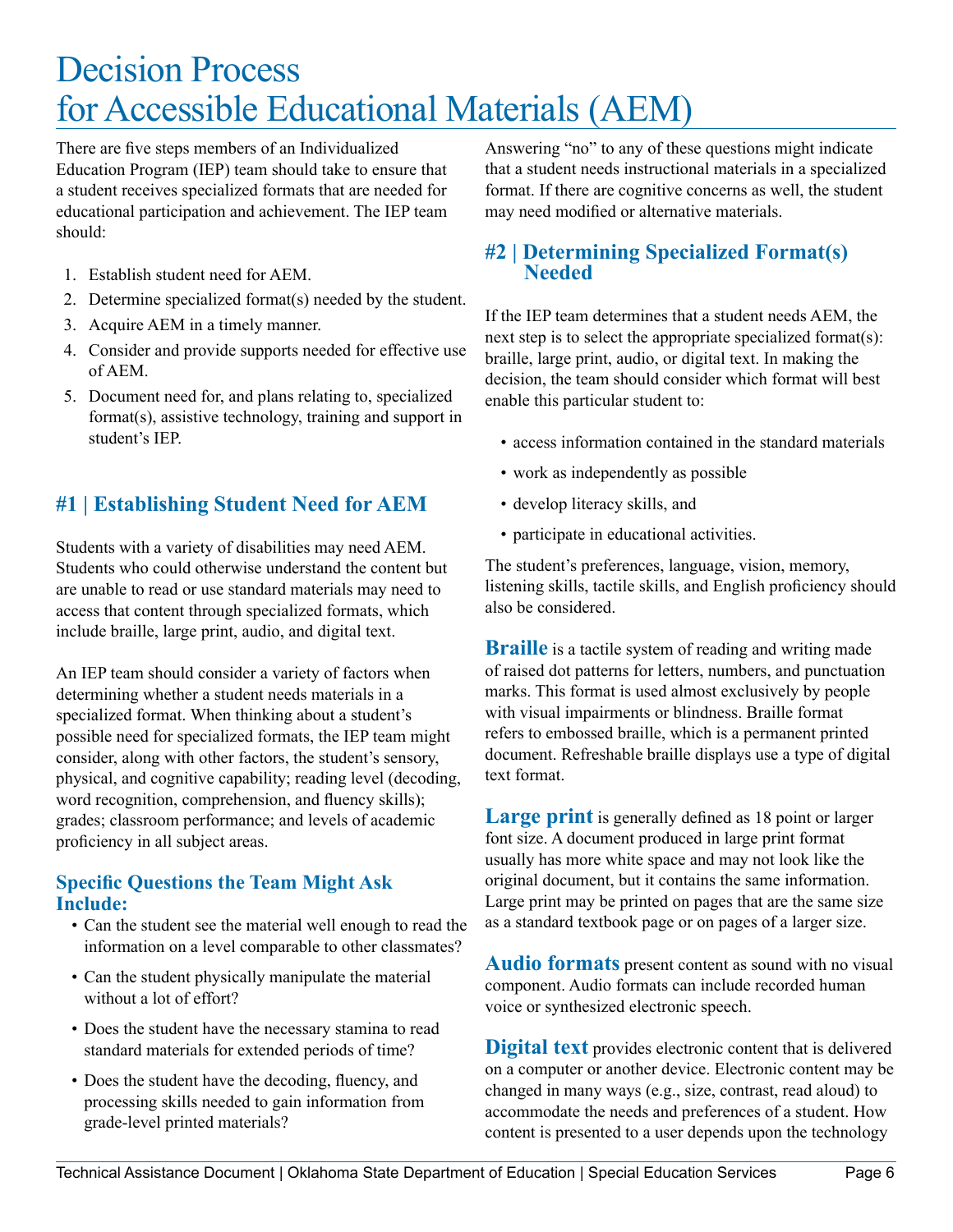being used and student needs. Refreshable braille displays work with the digital format called Braille Ready Format (.brf).

Students may require more than one format depending on their needs, the instructional material, and the environments in which they will access the text. For example, a student may use a large print book for math, a digital textbook for history, a digital format of the language arts textbook at school, and audio format of assigned novels.

**Note:** Schools may contact the Oklahoma School for the Blind Outreach Department to request a Learning Media Assessment to help determine the appropriate format for students with visual impairment. A student may need a trial period with different formats to determine which are most effective and preferred in different environments for various reading tasks. Oklahoma ABLE Tech provides free short-term assistive technology loans to help students and teachers determine the right fit.

## **Consideration and Assessment Tools**

Does the student need AEM, and if so, which specialized format(s) and technology are required? Interactive tools can be used by teams to help with decisions about accessible educational materials.

## **AEM Navigator**

The AEM Navigator from the National Center on Accessible Educational Materials is an interactive tool that facilitates the process of decision-making about AEM for an individual student. The AEM Navigator includes guiding questions and useful resources related to determination of need, selection of format(s), acquisition of formats, and selection of supports for use. Decisions and supporting information are saved to a Student Summary that can be edited, saved, and printed. The AEM Navigator also includes an optional, running to-do list for recording team member responsibilities. <http://goo.gl/3otz9j>.

## **AIM Explorer**

The AIM Explorer is a free downloadable simulation tool that combines grade-leveled digital text with access features common to most text readers and supported reading software. This tool is designed for readers with low vision, physical challenges, and learning and attentional difficulties who may benefit from enlarged, spoken, highlighted, or re-formatted text. The AIM Explorer assumes the user has vision and does not address Braille use.

Settings for magnification, colors of text and background, synthesized speech, highlighting, and layout options can be manipulated to help educators, families, and struggling readers decide ways in which these supports can be configured to help with access to and understanding of text. The AIM Explorer collects information and prepares a summary that can be printed or saved to a local computer.<http://goo.gl/UJt3KU>.

### **Protocol for Accommodations in Reading (PAR)**

The Protocol for Accommodations in Reading (PAR) is an assessment developed by Dr. Denise DeCoste and Linda Bastiani Wilson in collaboration with Don Johnston, Inc. to assist educators in determining the optimal reading accommodation for students who need materials read aloud. The PAR helps determine whether a particular student needs materials read aloud, and if so, whether recorded human voice or synthetic speech is best. The PAR includes narrative and expository reading passages and scoring forms. The assessment has three parts: silent reading, human read-aloud, and synthesized speech read-aloud.

The Oklahoma State Department of Education requires that students be assessed using the PAR prior to receiving a read-aloud accommodation on state tests. Don Johnston, Inc. offers the PAR free of charge in print form or as an online, fee-based service. Both print and online versions of the PAR can be accessed at: <http://donjohnston.com/par>/#.

The online version includes recorded human voices and synthesized speech. To administer the synthesized speech portion using the print version, schools can use the built-in text-to-speech feature of their computer's operating system, or a free online text-tospeech generator such as **Read & Write for Google Chrome™:** <https://goo.gl/zlYAD2>or **Natural Reader**,<http://www.naturalreaders.com>/.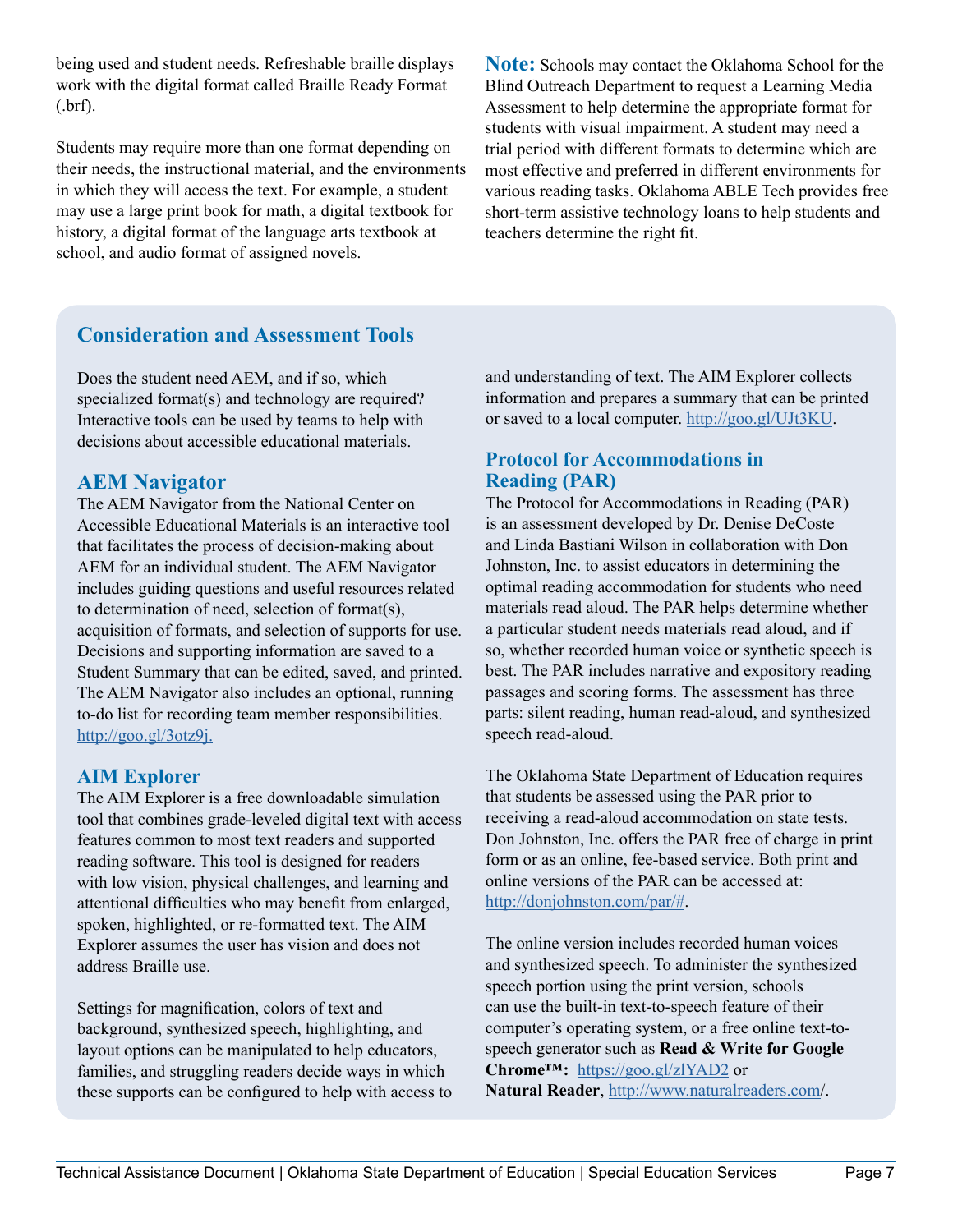## <span id="page-10-0"></span>**#3 | Acquiring AEM in a Timely Manner**

After establishing that a student needs accessible educational materials (AEM) and selecting which formats are needed for which materials, the decision-making team must determine how and where to acquire the materials. Local Education Agencies (LEAs) can obtain AEM from the following:

- Accessible media producers (AMPs)
- Publishers
- Other sources
- Locally created

### **AMPs**

Accessible Media Producers (AMPs) create specialized formats of instructional materials from files received from the NIMAC, as well as from materials submitted by publishers or education agencies. Bookshare, Learning Ally, and Liberty Braille are examples of AMPs that can provide accessible materials for use by Oklahoma public school students who have print disability.

**Note:** The legality of an AMP to convert copyrighted materials for individuals with print disability is based on the Chaffee Amendment. (See more on Chafee Amendment on page 2 of this document.) Copyright-free materials may be accessed or reproduced without regard to disability status.

**Tip for Educators:** You may acquire AEM on behalf of your students through AMPs such as Bookshare, Learning Ally, and Liberty Braille. Contact the AMP directly for assistance. (See contact information for Oklahoma AEM Service Providers above right.)

**Tip for Parents:** If you believe your child needs AEM, you should request that your local education agency (LEA) assess your child's need for a specialized format and consider assistive technology and other supports required.



## **Oklahoma AEM Service Providers**

The following entities are authorized to provide AEM and Assistive Technology services to Oklahoma public school students:

- Oklahoma ABLE Tech 800.257.1705 www.o[kabletech.okstate.edu](okabletech.okstate.edu)
- The AIM Center at the Oklahoma Library for the Blind and Physically Handicapped – 800-523-0288 <http://olbph.org/dir/AIM>
- Bookshare 650-352-0198 www.b[ookshare.org](bookshare.org)
- Learning Ally 800-221-4792 www.<learningally.org>
- Liberty Braille 800-920-3369 www.<libertybraille.com>
- Oklahoma School for the Blind 877-229-7136 www.o[sb.k12.ok.us](osb.k12.ok.us)

### **Specialized Formats vs. Alternative Materials**

- Specialized formats include the same content as a printed textbook or other instructional material but change the way the content is presented to the student. No information is added or removed.
- Alternative materials address the same educational goals as the standard document, but the content is modified (usually made less complex) so that the student can better understand it. Some students may need alternative materials with modified content in specialized formats in order to access them.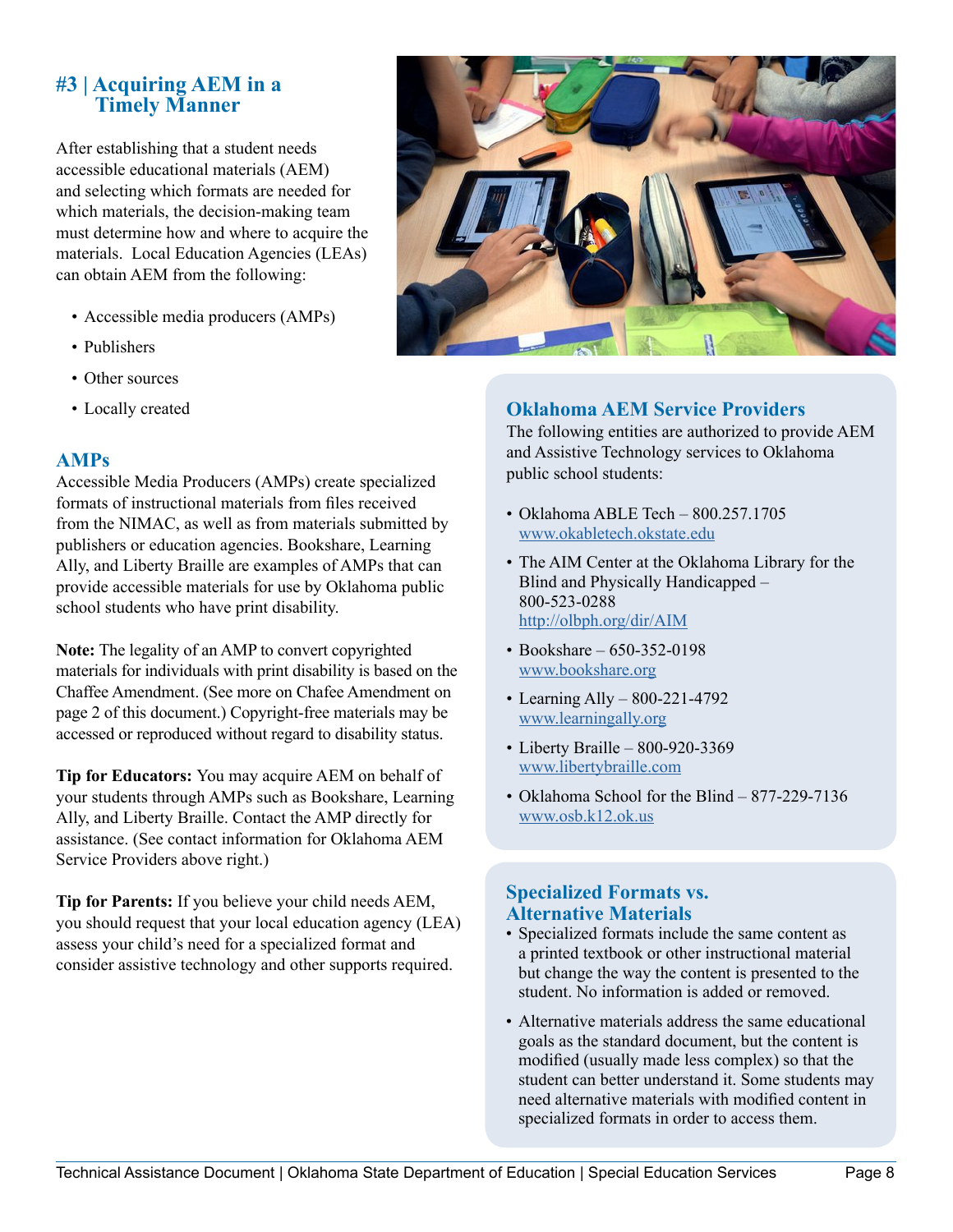#### **Publishers**

Upon request by a state or local education agency (LEA), a publisher may be willing to provide a digital file or grant permission to copy and scan materials, with the understanding that use of materials created from the file will be limited to students with print disability. Some publishers provide digital versions of instructional materials that can be purchased along with, or instead of, printed books. This can be very useful if the digital version contains the same information as the printed book rather than supplementary material.

#### **Q & A: Why aren't more instructional materials available for purchase in accessible formats?**

Some publishers have said that few educational agencies are asking for accessible materials for purchase, but that may be because people do not know they exist. To increase the availability of AEM for purchase, school staff and parents are encouraged to contact publishers to ask for accessible versions of textbooks that can be purchased.

### **Other Sources**

Local Education Agencies (LEAs) may acquire materials from a variety of other sources. The American Printing House (APH) maintains a database to assist in locating accessible formats of books. The Louis Database [louis.aph.](louis.aph.org) [org](louis.aph.org) contains information on hundreds of thousands of titles available in specialized formats including braille, large print, audio, and digital text.

Below are several commonly used sources of books in various formats. Files from these sources may not be accessible to all users. Some include features such as recorded human voices, synthesized speech, and navigation. The local education agency (LEA) is responsible for verifying accessibility of materials provided to students.

- Amazon Kindle: e-books for purchase <http://goo.gl/FbXA6w>
- Audible: audiobooks for purchase: www.a[udible.com](audible.com)
- Audio Editions: audiobooks for purchase <www.audioeditions.com>
- <AbeBooks.com>: online marketplace for books for purchase in various formats including large print www.a[bebooks.com](abebooks.com)
- Barnes and Noble Nook Books: books for purchase in various formats including e-books and large print www.<barnesandnoble.com>
- Blackstone Library: audiobooks for purchase www.<blackstonelibrary.com>
- LibriVox: free public domain audiobooks www.l[ibrivox.org](librivox.org)
- National Library Service for the Blind and Physically Handicapped: Braille and Audio Reading Download (BARD) www.<loc.gov/nls>
- Open eBooks: free access to e-books for students in special education and in Title I schools www.<openebooks.net>
- OverDrive: free access to e-books and audiobooks through public libraries www.<overdrive.com>
- Project Gutenberg: free e-books www.<gutenberg.org>

### **Q & A: What if a student doesn't have a qualifying print disability?**

AEM can be acquired from a variety of sources; however, not all students are eligible to receive materials from each of the sources. For example, materials from Bookshare and Learning Ally are only available to individuals certified as having a print disability. However, if an IEP team has determined that a student needs accessible educational materials in order to receive a free appropriate public education (FAPE), the school must provide specialized formats.

In such cases, the LEA could:

- contact the publisher to request accessible materials,
- use assistive technology to render the materials accessible, i.e. scan the materials and provide synthesized speech,
- use Open Educational Materials (OER), or
- use copyright-free (public domain) materials.

For example, this may apply in situations where a student with an autism spectrum disorder or who is an English Language Learner (ELL) has been determined to need text read aloud.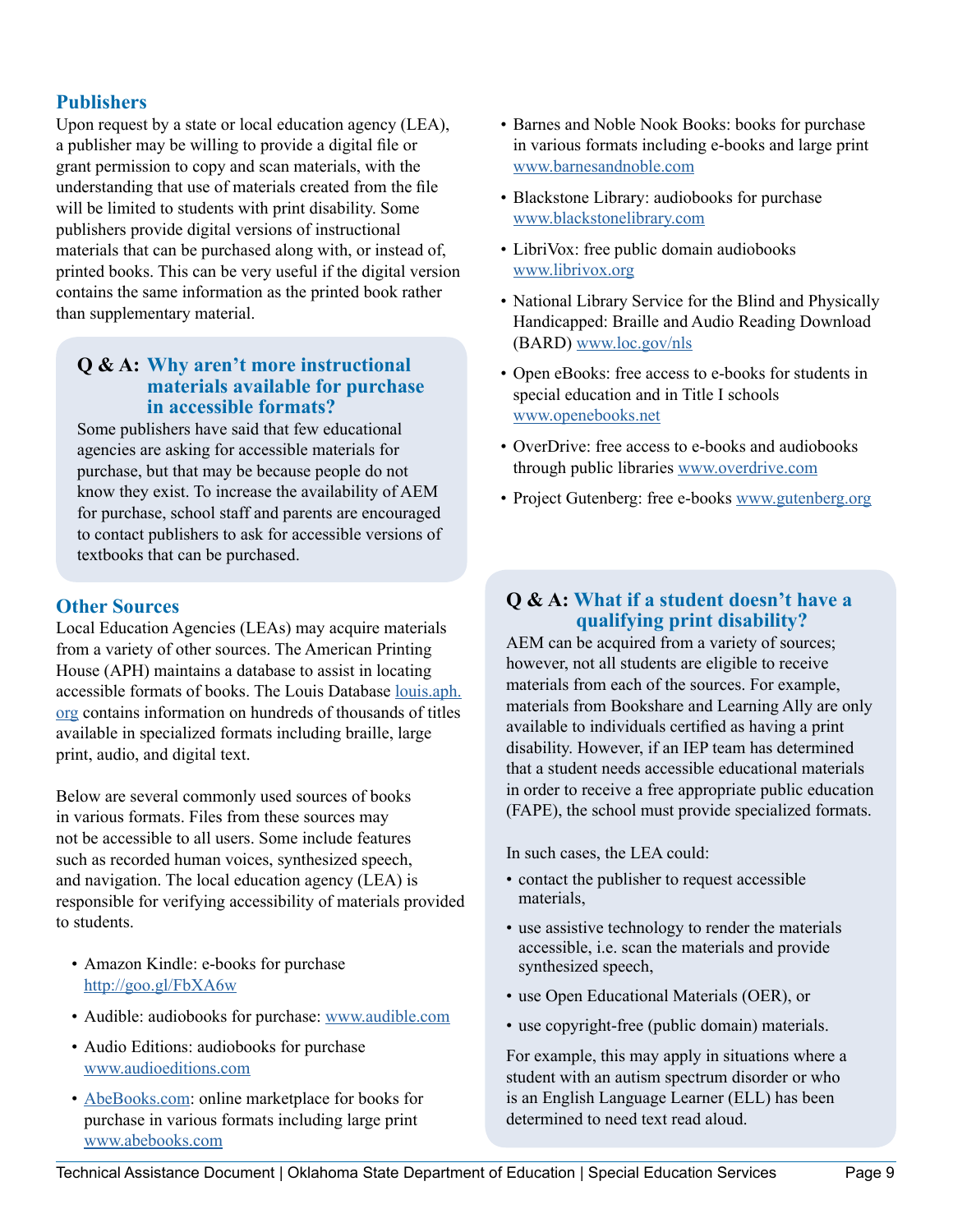## <span id="page-12-0"></span>**Locally Created**

Although specialized formats are increasingly available through accessible media producers and commercial sources, the "do-it-yourself" method of creating digital text on a computer, or scanning material and converting to digital text with optical character recognition (OCR) software remains a way to meet the needs of some students for certain materials. For example, teacher-made materials will almost always need to be created in this manner. When an accessible version of a published, copyrighted material is created in this way, copyright law must still be respected. The safest approach is to ask permission from the publisher.

## **What Makes Digital Text Accessible?**

Book reading software and apps offer many features to improve comprehension. Digital text, when delivered on a computer or other device, offers many accessibility features which can be manipulated to control how text is presented to a student. Text-tospeech software programs can provide text and audio simultaneously and may also have built-in supports than can increase learning and literacy for some students. Synthesized speech and highlighting may help to improve focus and reading comprehension. Highlight colors, text, and background colors can be customized to suit individual preferences.

Following are features of digital text which may be manipulated depending on the technology used:

- font size/type/color
- background color
- highlighting
- text-to-speech/synthesized speech
- voice speed
- navigation

Note: The fact that text is electronic does not necessarily mean that it is accessible. For example, electronic text that cannot be highlighted, read aloud with synthesized speech, or converted to electronic braille would be inaccessible to some students.

## **#4 | Providing Supports Needed for AEM**

The IEP team should determine whether any of the following supports are needed for a student to effectively use the selected AEM:

- Technology
- Training
- Instructional strategies
- Support services
- Accommodations or modifications

### **Technology**

After selecting the specialized formats and determining how to acquire them, the team should decide what types of technology or tools are needed for a student to use the accessible materials. Information about the specific formats and features needed by the student, along with how and where the student will use the accessible materials, can be helpful when choosing among the various technology tools that might be used to deliver the specialized formats.

Oklahoma's AEM service providers help schools, students, parents, and guardians determine which device(s) and/or software will be most effective with the specialized format used by a student. As Oklahoma's Assistive Technology Act Program, ABLE Tech offers device loans for up to six weeks for trial purposes. After the trial is complete, it is the responsibility of the local education agency (LEA) to acquire equipment listed in a student's IEP. The AIM Center and Liberty Braille offer school-term loans of select assistive technology devices. Bookshare and Learning Ally also offer free software for use with specialized formats.

## **Training**

The amount of training required for the student to use AEM will vary according to the complexity of the technology or tool selected to access the specialized formats. For example, use of a large print book would not require much training. However, if a student is using text-to-speech software or a refreshable braille display to access digital text, he or she may need to learn more advanced skills. Teachers, other school staff, and families may also need training in order to support the child at school and at home.

Students may also need additional types of training, such as to learn when to use a particular format or tool for a specific learning task or how to ask for needed supports when they are not readily available.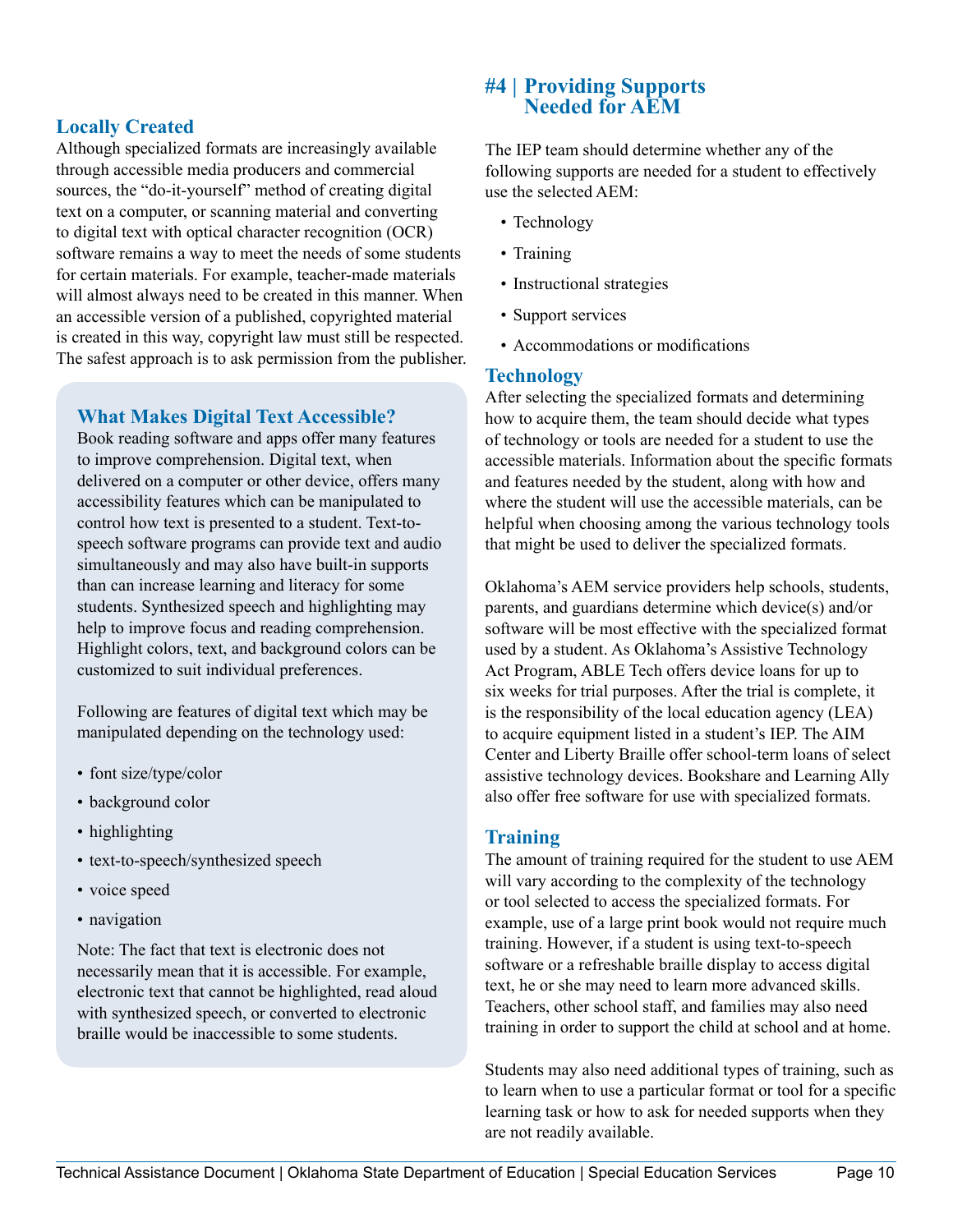#### **Q & A: What can a parent do if the school is not providing a child what the parent thinks is needed?**

- Arrange to meet with the IEP or 504 team or the school's Title II or 504 Coordinator.
- Consider using the school district's published disability grievance procedures.
- Under the IDEA, a parent challenging the provision of FAPE may request mediation, file a complaint with the state educational agency, or request an impartial administrative hearing by filing a due process complaint. For more information go to: <http://sde.ok.gov/sde/dispute>-resolution-0
- Under Title II, a parent may choose to file a lawsuit in court. Parents of an IDEA-eligible student generally must exhaust the administrative hearing procedures of the IDEA, which means obtaining a final decision under the IDEA's impartial due process hearing procedures, before filing a lawsuit seeking a remedy that is also available under the IDEA.
- The U.S. Department of Education Office of Civil Rights (OCR) and the Department of Justice (DOJ) Civil Rights Division both investigate complaints of disability discrimination at schools.



To learn how to file a complaint with OCR, call 800-421-3481 (TDD: 800-877-8339), email ocr@ed.gov, or go to [http://www2.ed.gov/about/offices/](http://www2.ed.gov/about/offices/list/ocr/complaintintro.html) [list/ocr/complaintintro.html](http://www2.ed.gov/about/offices/list/ocr/complaintintro.html).

To learn how to file a complaint with DOJ, call 800-514-0301 (TTY: 800-514-0383), email [ADA.complaint@usdoj.gov,](mailto:ADA.complaint@usdoj.gov) or go to [http://www.ada.](http://www.ada.gov/fact_on_complaint.htm) [gov/fact\\_on\\_complaint.htm.](http://www.ada.gov/fact_on_complaint.htm)

#### **Instructional Strategies**

Educators may need to use various instructional strategies to support students using specialized formats and supporting technologies. When a student first begins using these tools, instruction should include multiple opportunities for the student to understand the purpose, benefits, and outcomes of using the tools. It is helpful to start by providing opportunities for the student to use the tools to successfully complete familiar learning tasks (possibly in a single environment). Gradually building on early successes and slowly introducing the complexity of the tools will enable the student to master them and work as independently as possible on learning goals in a variety of environments. Educators and families will need to work together to support the student's use of accessible materials and to monitor the change in the student's participation and achievement.

## **Support Services**

A student's IEP should describe any support services needed for effective use of various specialized formats and who is responsible for providing them. Different support services may be needed for different formats. For example, a student using braille may require specialized instructions from a qualified teacher of the visually impaired, and a student with a physical disability may need the support of an occupational therapist or physical therapist. Additional supports such as case management, classroom organization and arrangement, equipment management and maintenance and file acquisition may also be needed.

#### **Audio-Supported Reading**

Audio-supported reading (ASR) is a technology-based approach for accessing and working with text presented in either braille or enlarged (magnified) print. This approach allows a user to listen to a spoken version of text while looking at screen-displayed print or touching braille. In ASR, both the rate of information pick up and the portion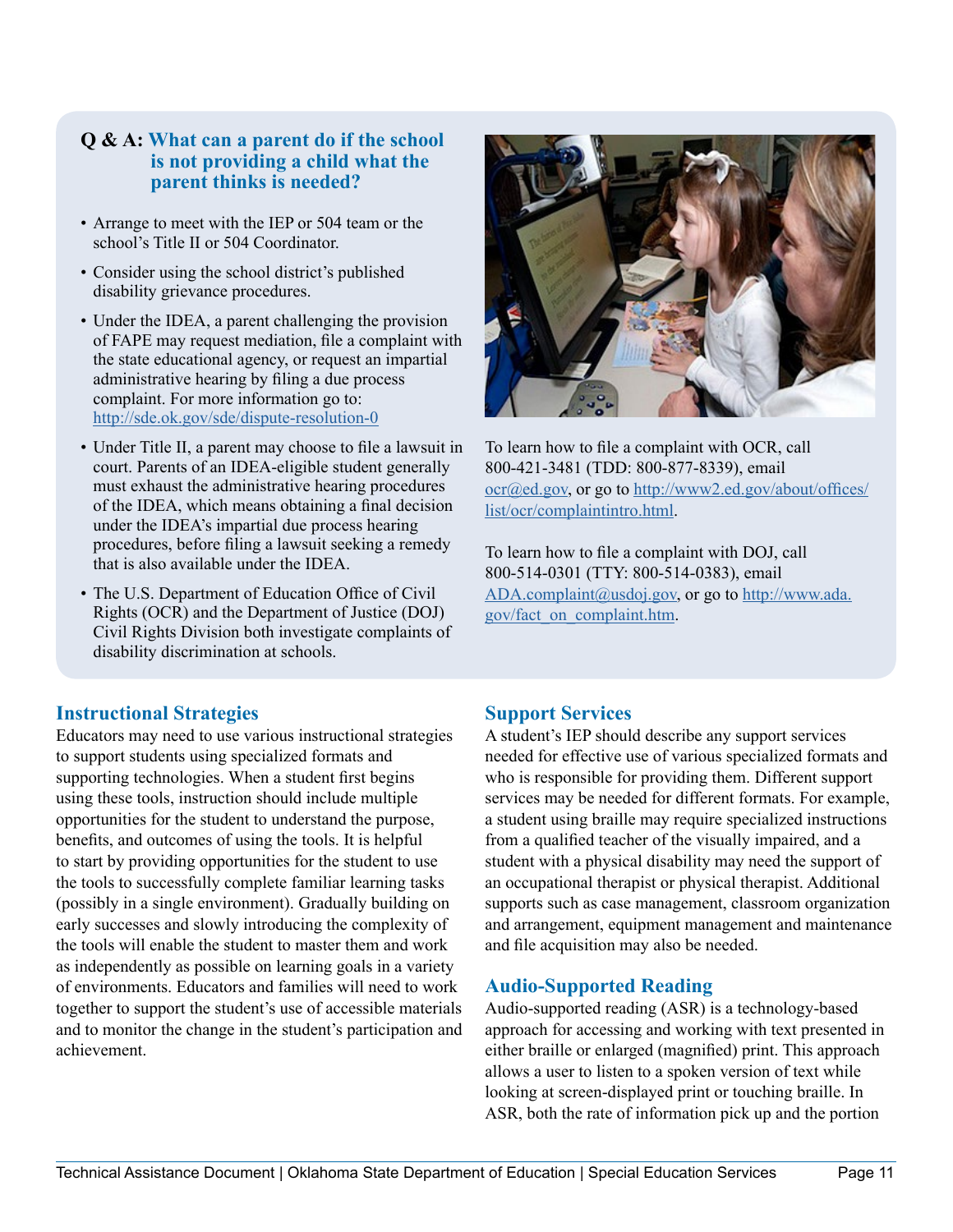<span id="page-14-0"></span>

of attention paid to braille or print—in combination with speech—can be controlled by the user. With sufficient practice, both braille readers and magnified print readers can greatly increase the rate at which they move through text using ASR. More information about ASR is available at [aem.cast.org](http://aem.cast.org).

#### **Accommodations and Modifications**

The use of AEM may require accommodations or modifications to a student's education program. For example, a student may need preferential seating or additional time to complete tasks due to the time required to use a specialized format. A student may need frequent breaks to avoid fatigue. A student may need to provide responses orally rather than in writing, or he or she may be allowed to submit fewer responses. The team should consider which accommodations or modifications will be necessary when writing the IEP.

## **#5 | Documenting AEM and AT in the IEP**

There are several sections of the Individualized Education Program where it is appropriate to include information about the need for specialized formats and associated assistive technology and services, including Special Education, Related Services, and Supplementary Aids and Services. For more information about including assistive technology in the IEP, see the Technical Assistance Document Assistive Technology for Children and Youth with Disabilities IDEA Part B, and the Special Education Process Guide.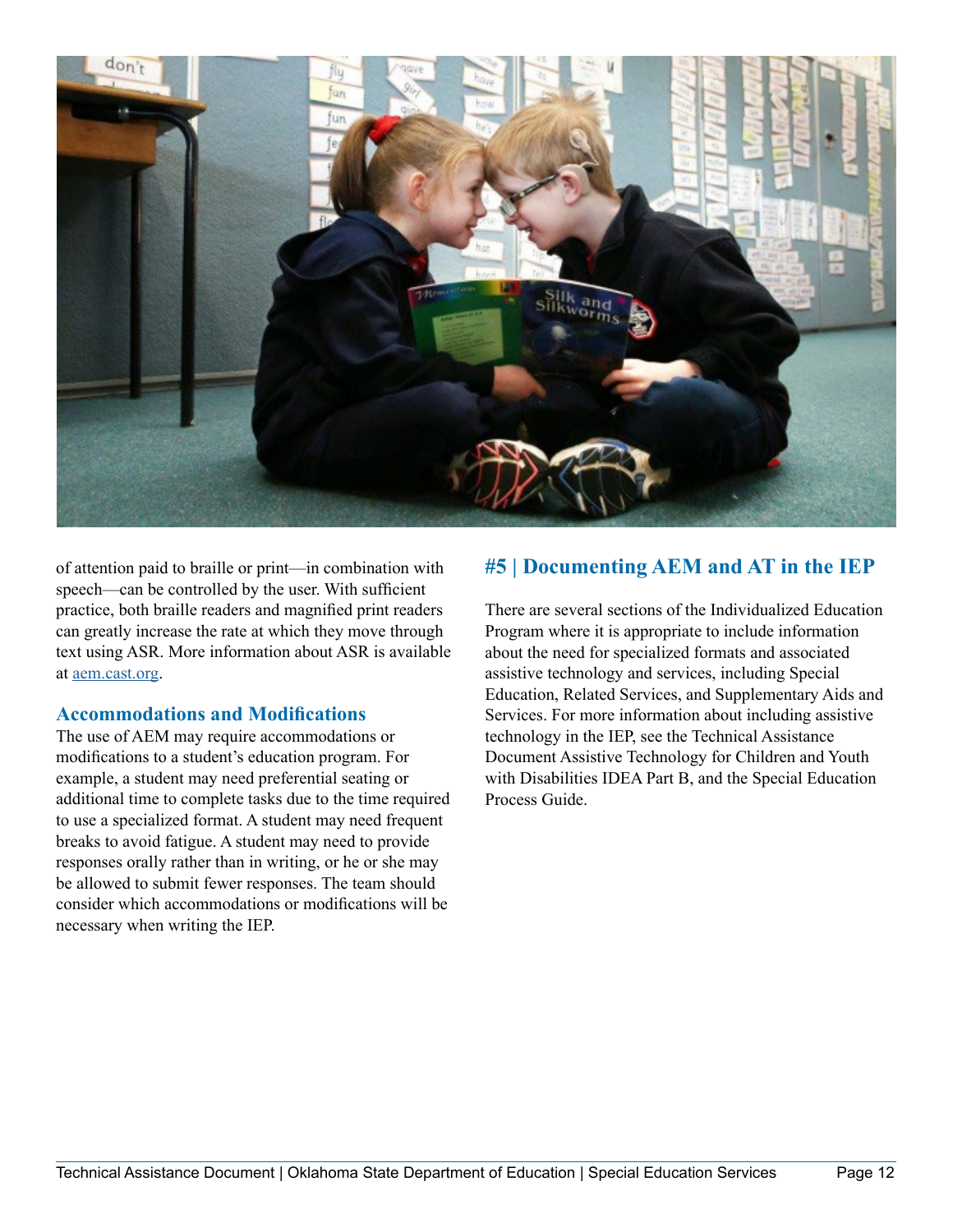# <span id="page-15-0"></span>AEM for Various Students: Some Examples

The following examples are presented to illustrate how an LEA could provide AEM for various students.

## **Student 1 |**

A ninth-grade student who is blind is determined to need embossed braille for Algebra I; braille ready format (.brf) for Oklahoma History, Physical Science, and French; and audio for English Literature.

The teacher of the visually impaired (TVI) contacts Liberty Braille to request the student's Algebra I textbook in embossed braille. Liberty Braille sends the textbook to the school for the student to use and return upon completion of the Algebra I course.

The TVI contacts ABLE Tech for help determining which AEM providers can supply the student's educational materials in the audio and braille ready formats and for assistance in determining what assistive technology will

be necessary. The school borrows a refreshable braille display and an audiobook player from ABLE Tech for assessment purposes.

ABLE Tech assists the school in obtaining organizational memberships in Bookshare (free to school) and Learning Ally (scaled-fee), and downloading the student's materials in the desired formats.

Following the successful trial loan, the school borrows a refreshable braille display and an audiobook player from the AIM Center at the Oklahoma Library for the Blind and Physically Handicapped for the student to use for the remainder of the school year.

## **Student 2 |**

A second-grade student with a reading disability is determined to need her materials for reading, science, and social studies in a digital format to be read on a portable device with a text-to-speech feature. The school has an organization membership with Bookshare and the teacher is registered as a sponsor.

The teacher documents the student's print disability and registers her as a member under the school's organizational Bookshare account for access to digital text. The teacher then finds the student's textbooks and other required reading materials in the Bookshare library and assists the student in accessing the materials using the Bookshare Web Reader on a school-supplied laptop.

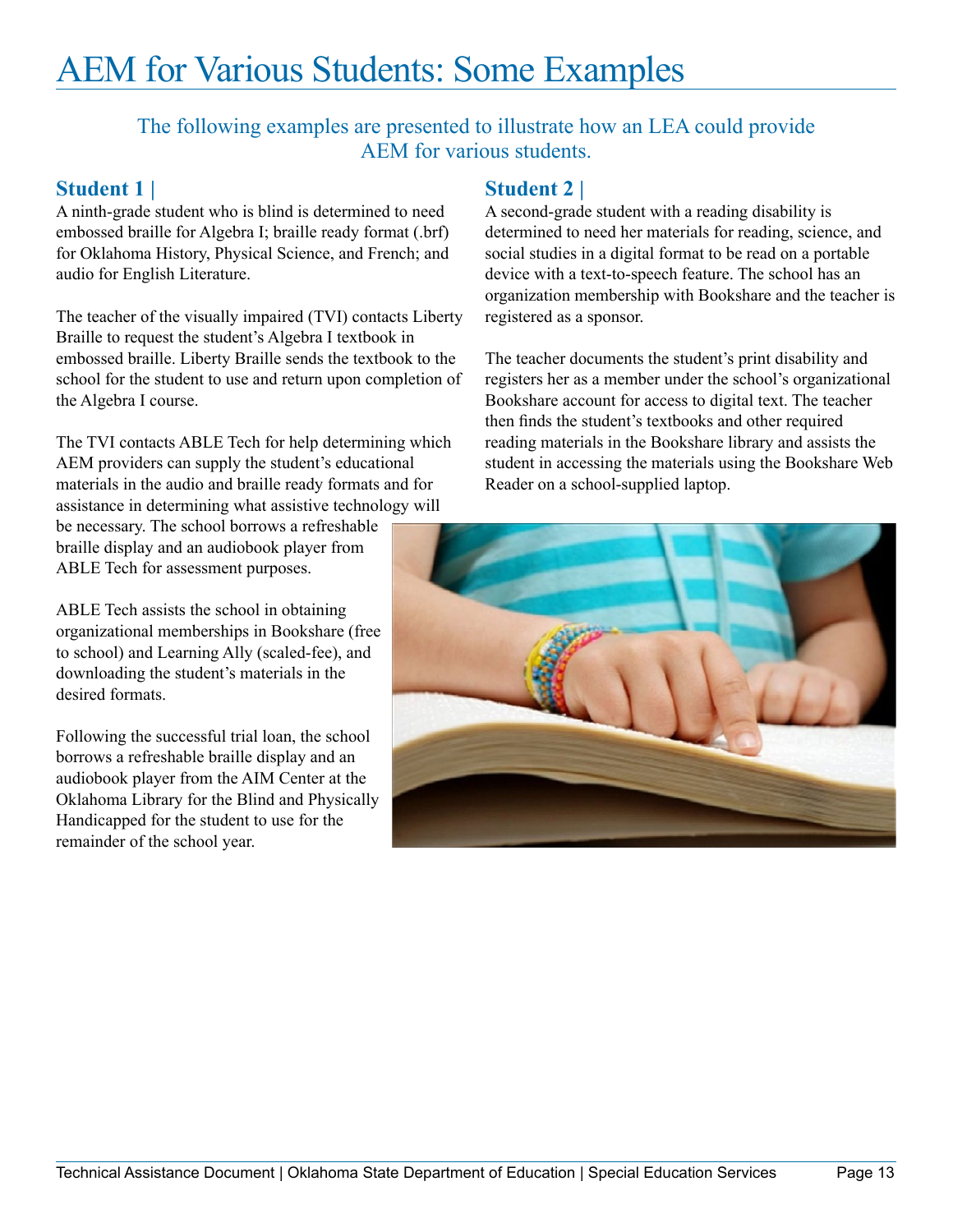# Examples (continued)

## **Student 3 |**

A teacher of the visually impaired (TVI) is seeking to determine if a sixth-grade student who currently receives large print textbooks from Liberty Braille would benefit from the use of an iPad with digital text for some of her educational materials.

The TVI contacts ABLE Tech to borrow an iPad for a trial loan. ABLE Tech sends an iPad with an accessible book reading app to the school for assessment purposes, and offers technical assistance to help the school obtain an organizational membership in Bookshare and download the student's books.

After determining that the iPad with the accessible book reading app is a good solution for the student, the TVI borrows an iPad from Liberty Braille for the student to use for the remainder of the school-term. The TVI also assists the student's family in obtaining an individual membership in Bookshare so that the student can access additional reading materials throughout the year.

## **Student 4 |**

The IEP team has determined that an eleventh-grade student who is reading below grade-level and whose primary language is Spanish needs educational materials in digital format to be read with text-to-speech.

IDEA 2004 requires that schools provide accessible instructional materials to students who need them. However, since this student does not have a qualifying print disability, she is not eligible to receive materials from Bookshare. Therefore, the school requests a digital copy from the publisher or permission to copy and scan the student's materials into electronic text.



The teacher also contacts ABLE Tech for assistance in considering assistive technology to convert the student's educational materials to synthesized speech. The teacher decides to borrow a scan and read system and an iPad with an accessible book-reading app for a free six-week trial to assess with the student.

During the trial, the IEP team determines that the scan and read system works better for the student than the iPad with accessible book reading app, and that the school will purchase the device for use in the classroom. The IEP team plans to monitor the student's progress using

the scan and read device at school, and if necessary will consider allowing the student to use the device at home.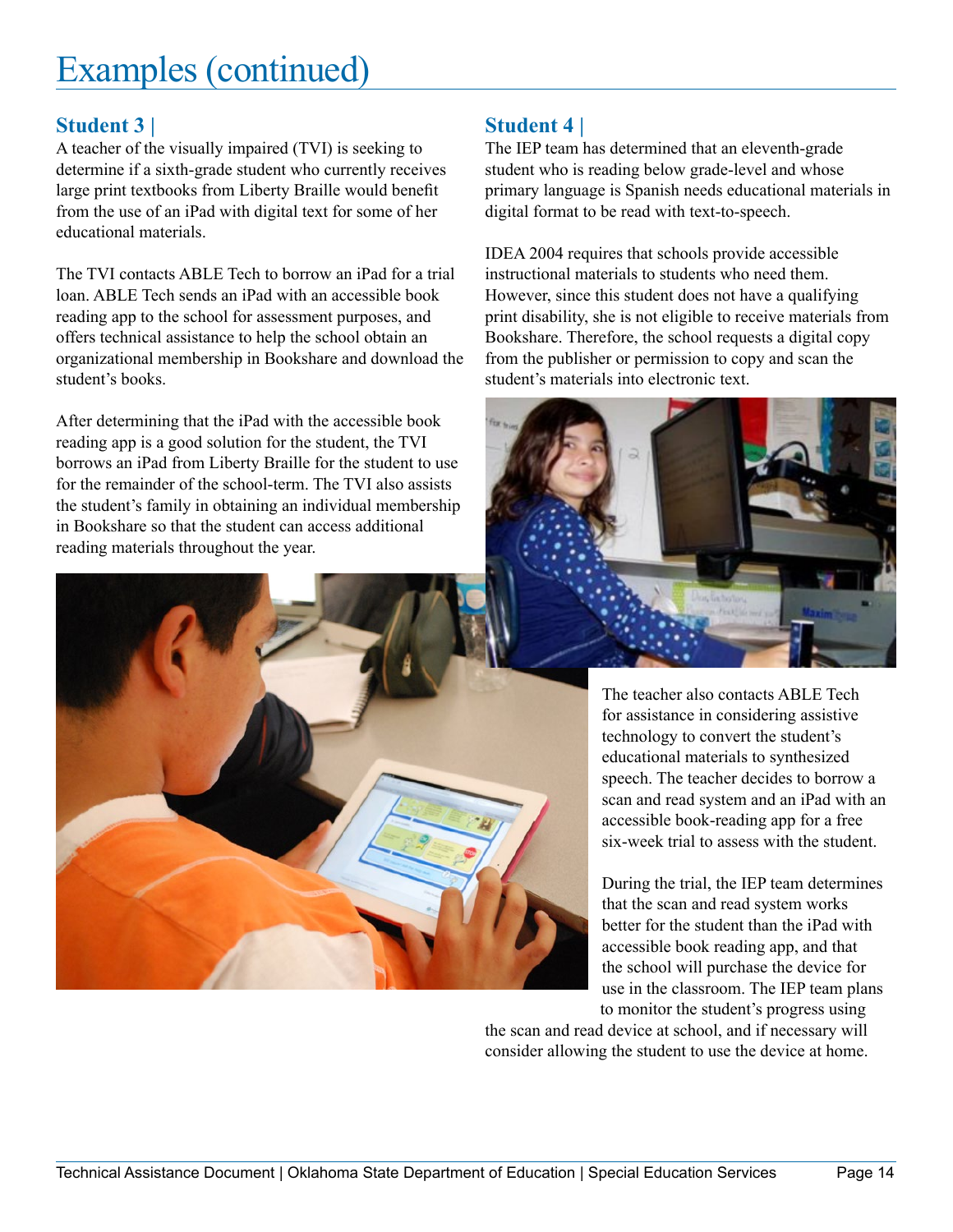## <span id="page-17-0"></span>These are the steps you should take for every student on an IEP or 504 Accommodation Plan:

- 1. Consider need for AEM. (Resource: AEM Navigator.)
- 2. If need exists, document print disability category and obtain necessary certification.
- 3. Determine specialized format(s) needed. (Resources: AIM Explorer, PAR.)
- 4. Consider assistive technology (AT) device(s) and software necessary for using specialized format. (Resource: ABLE Tech Device Demonstration and Short-Term Loan Program.)
- 5. Document need for specialized format and related AT in IEP. Determine who will be responsible for maintaining AT device(s) including installing software updates, and replacing or recharging batteries.
- 6. Contact Accessible Media Producer (AMP) to request materials in specialized format on behalf of student. For braille or large print, contact Liberty Braille. For audio or digital, obtain organizational membership with Bookshare or Learning Ally, register student, and download or assign textbooks and other educational materials on student's behalf. (Contact ABLE Tech for assistance.)
- 7. Contact publisher(s) if necessary to request accessible materials or permission to copy materials on behalf of students not qualified to receive materials from an AMP, or for materials that are not available from an AMP.
- 8. Assist parent/guardian in obtaining individual membership for student in Bookshare or Learning Ally for access to additional reading materials. (Contact ABLE Tech for assistance.)
- 9. Train student, teachers, support staff, and parent/guardian in procedures for acquiring and reading AEM, and proper use and maintenance of AT.
- 10. Monitor student progress, consider if specialized format and AT are adequate, and consider other specialized formats or AT as needed. Document progress in IEP.

# Best Practices for Provision of AEM and Related AT

| <b>Below Minimum</b>                 | <b>Minimum</b>                   | <b>Best Practice</b>                                                                                                                                                                                            |
|--------------------------------------|----------------------------------|-----------------------------------------------------------------------------------------------------------------------------------------------------------------------------------------------------------------|
| <b>Not Meeting IDEA Requirements</b> | <b>Meeting IDEA Requirements</b> | <b>Exceeding IDEA Requirements</b>                                                                                                                                                                              |
| LEA does not consider AEM/AT for     | LEA considers AEM/AT for every   | LEA considers AEM/AT for every                                                                                                                                                                                  |
| every student on IEP.                | student on IEP.                  | student on IEP.                                                                                                                                                                                                 |
| LEA does not provide AEM/AT for      | LEA provides AEM/AT for every    | LEA provides AEM/AT for every                                                                                                                                                                                   |
| every student who needs it.          | student who needs it.            | student who needs it.                                                                                                                                                                                           |
|                                      |                                  | LEA assists families of qualified<br>students in obtaining individual<br>memberships in organizations<br>which provide accessible books<br>so that the student can self-select<br>additional reading materials. |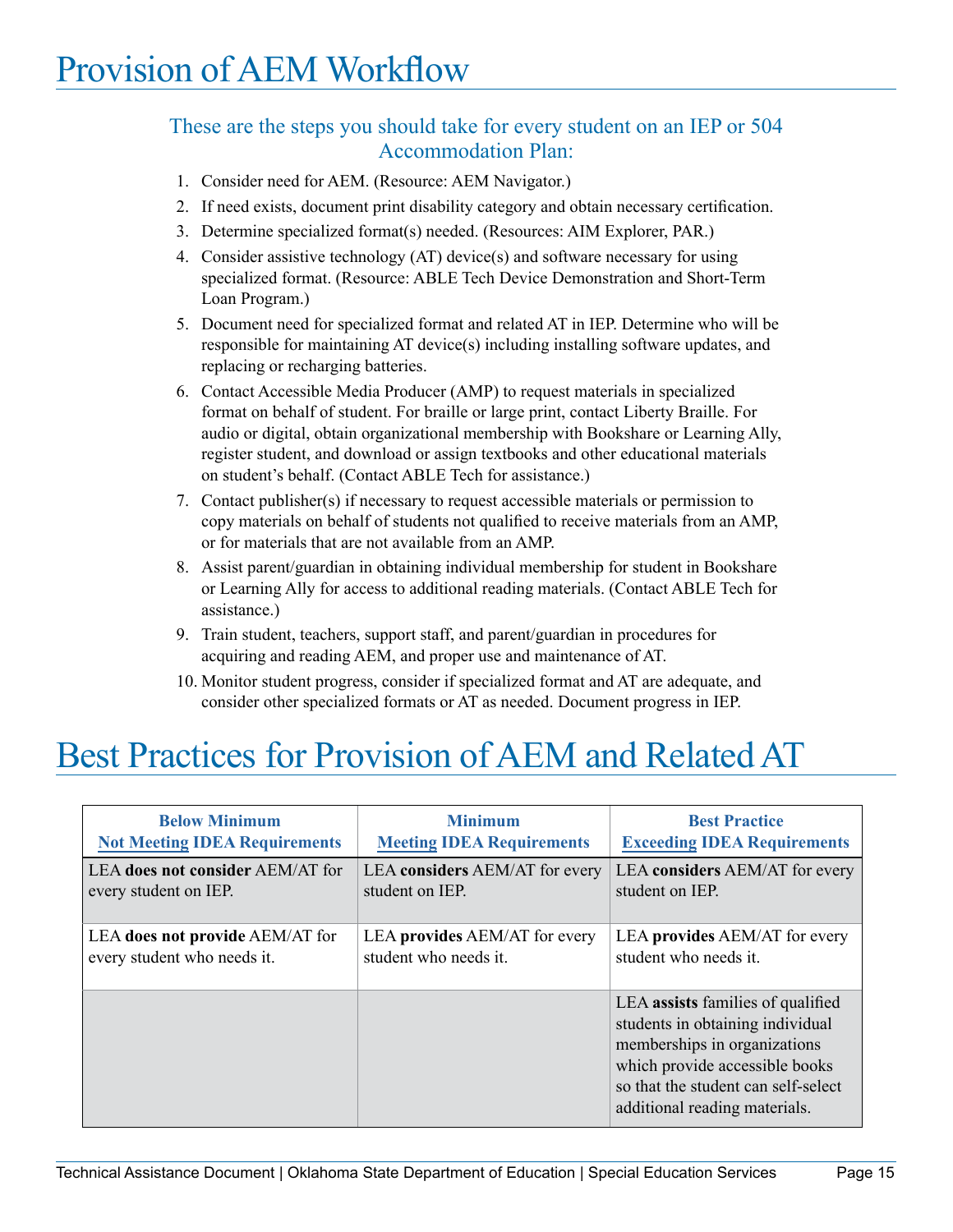## <span id="page-18-0"></span>Case Law Related to AEM

## The following cases are provided as examples of litigation related to the provisions of AEM and related AT.

## **Case 1 |**

**Student:** A high school junior with a learning disability was able to perform at a high level when permitted to listen, rather than read, school materials. The student received accommodations on a 504 plan *(Editor note: stand-alone text-to-speech software is readily available to schools for use with digital text. Additionally, schools can obtain instructional materials which include a text-to-speech feature for qualified students from Bookshare and Learning Ally.)*

**School's Participation:** Materials for some classes were made accessible to the student using text-to-speech programs that read material out loud. With higher-level math and chemistry classes, more advanced software is needed to scan and read the equations and symbols. The school agreed to scan math materials to use with the text-to-voice software, but made the student responsible for scanning and translating chemistry and some history materials.

**Problem:** The school was considered in violation of the ADA, Section 504 of the Rehabilitation Act of

1973 for denying nondiscriminatory access to education.

**Results:** The student was awarded a temporary restraining order that required the school district to provide scanned, accessible materials for chemistry using an advanced text-to-voice program.

*L.G. Port Townsend School Dist. No. 50, 112 LRP 46490 (WD Washington 2009)*

## **Case 2 |**

**Student:** An eighth grader with learning disabilities on an IEP needed Kurzweil and What You Need Now (WYNN) literacy software and audiobooks to provide him access to education. *(Editor note: Kurzweil and WYNN literacy software products include many features such as text-to-speech, customizable reading speed, dictionary, talking spell checker, word prediction, graphic organizer, highlighters, and voice input.)*

**School's Participation:** The school included information about the student needing assistive technology in the IEP.

**Problem:** The school did not provide the assistive technology that was determined as needed for the student to access his education.

**Results:** The school was considered in violation of IDEA for not providing a FAPE.

*Miller v. Board Of Education of the Albuquerque Public Schools, 565 F.3d 1232, (10th Cir. 2009)*

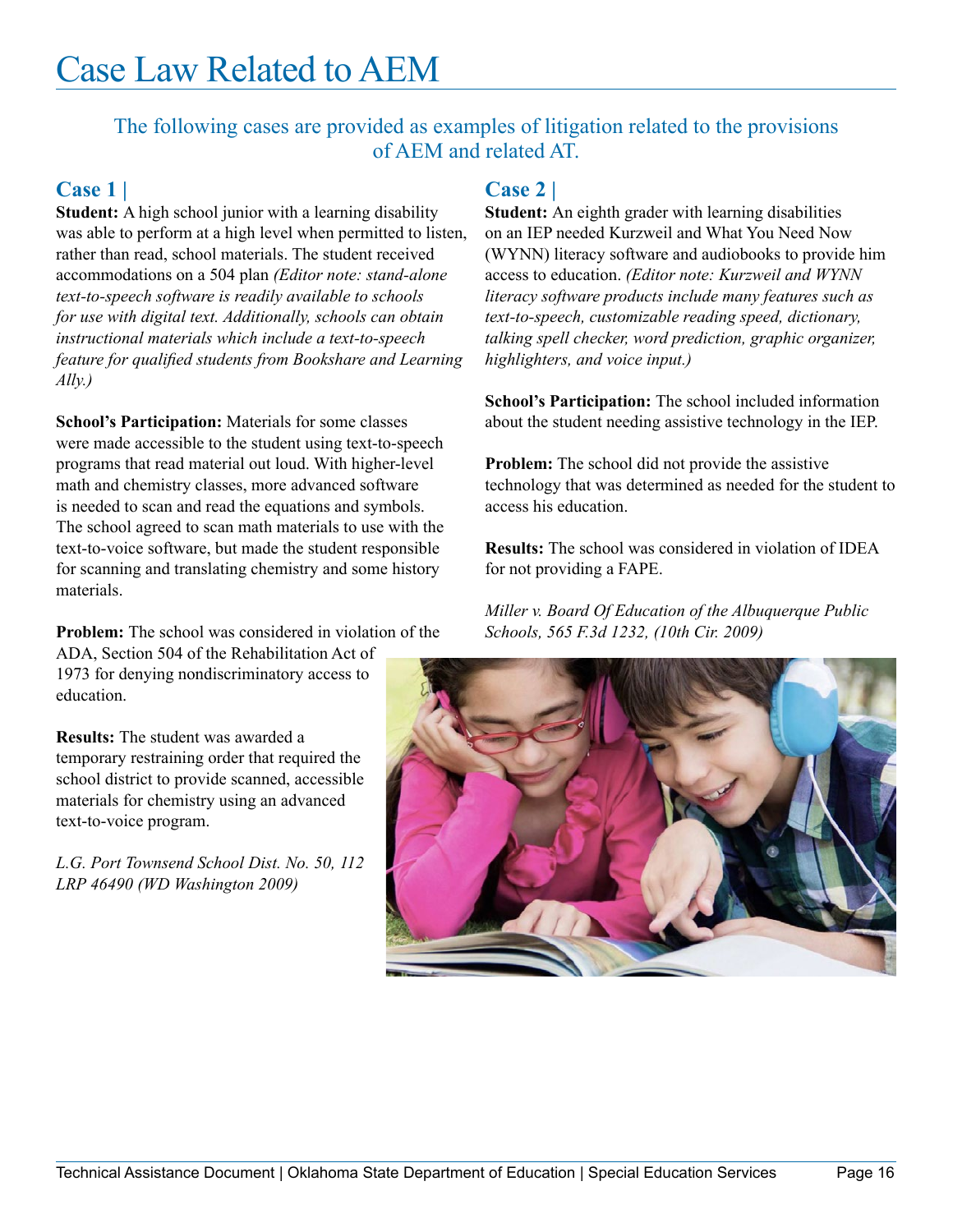## **Case 3 |**

**Student:** A ninth grader with autism, a speech-language impairment, and former diagnosis of intellectual disability on an IEP transitioned from a middle school building to a high school building within the same school district. The student previously used an iPad to achieve educational goals.

**School's Participation:** The school indicated in the student's IEP the need for an iPad to achieve educational goals. The school provided the student with an iPad for educational purposes in middle school. When the transfer of the iPad did not occur in a timely manner from the middle school, the student was provided a Kindle Fire to use at the high school. *(Editor note: iPads include many accessibility features, including voice input, text-to-speech, screen magnification, closed captions, switch control, and guided access. Additionally, many software applications are designed to assist and/or teach individuals with disabilities, including apps for speech, organization, note-taking, and sound recording. At the time of this case, the Kindle Fire did not include such accessibility features.)*

**Problem:** Technical difficulties, including licensing issues, delayed the transfer of the iPad to the student at the high school until March of the ninth grade year. Once the student received the iPad, the support teacher and one-on-one aide were not trained in using the iPad as assistive technology to support the student.

**Results:** The school was considered in violation of IDEA for not providing a FAPE. The district was ordered to contract with a private speech pathologist and/or an expert in iPad educational application technology to research, acquire, and teach the student, parent, teachers, and aide how to use appropriate educational applications to assist the student in a variety of ways and how these applications can be useful in supporting the IEP goals.

*School District of Philadelphia, 114 LRP 37532 (Pennsylvania SEA 2014)*

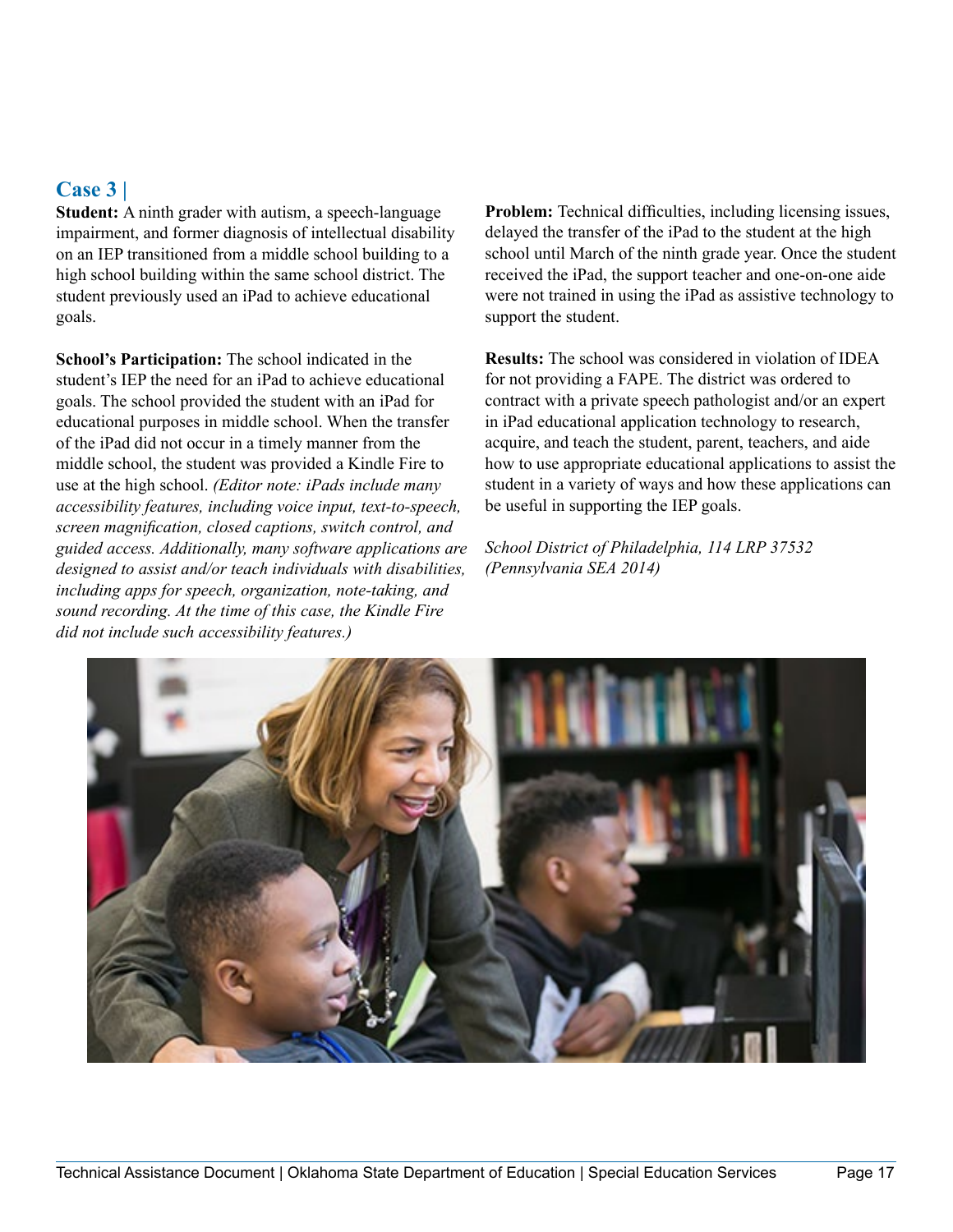## <span id="page-20-0"></span>Teachers, school officials, parents, and advocates can help facilitate the use of specialized formats by:

- sharing information about AEM and available supports;
- using a decision-making process during the development of the IEP to determine if students need AEM;
- learning about the process for obtaining materials from the NIMAC, accessible media producers and other sources;
- communicating with IEP teams and school administrators about accessible materials that are often available to eligible students free of charge; and
- collaborating with local and state education agencies to urge publishers to offer accessible versions of textbooks for purchase.

**Universal Design for Learning (UDL)** refers to principles for curriculum development that give all individuals equal opportunities to learn. According to the National Center on Universal Design for Learning, UDL provides a blueprint for creating instructional goals, methods, materials, and assessments that work for everyone--not a single, one-size-fits-all solution, but rather flexible approaches that can be customized and adjusted for individual needs. Find out more about UDL at: [http://www.udlcenter.org/](http://www.udlcenter.org).

## **PALM stands for Purchase Accessible Learning Materials**,

and the PALM Initiative's goal is to increase the likelihood that materials purchased for use in the classroom are designed to be usable by all students from the start. Following the guidelines of the PALM Initiative is one way to promote accessible educational materials. Find out more at: <http://aem.cast.org/navigating/palm.html#.Vzy8lFcaJkh.>

#### **Additional AEM Resources**

- National Center on Accessible Educational Materials: [www.aem.cast.org/](www.aem.cast.org)
- National Instructional Materials Access Center:<www.nimac.us>
- U.S. Department of Education, IDEA Part B: <http://idea.ed.gov/explore/home>
- Accessible Instructional Materials Technical Guide for Families and Advocates, National Center on Accessible Instructional Materials at CAST: <www.pacer.org/publications/stc.asp>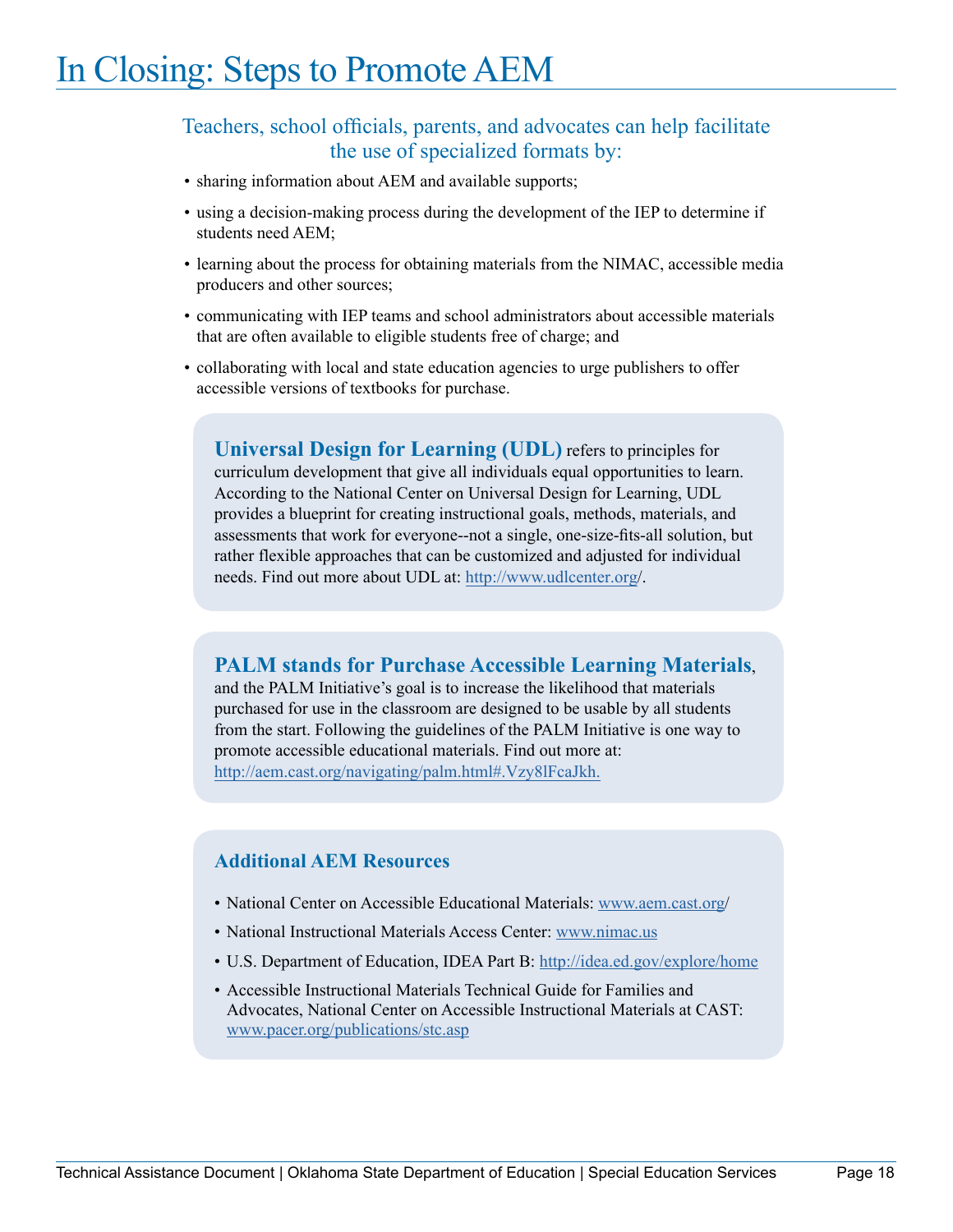# <span id="page-21-0"></span>Addendum: Guide for Providing Assistive Technology for Students with Visual Impairment

## **Introduction**

According to the [2015 Disability Statistics Annual Report](http://www.disabilitycompendium.org/docs/default-source/2015-compendium/annualreport_2015_final.pdf), fewer than 2% of Oklahoma children have a vision disability. While children with visual impairments represent a small proportion of the population of students served, their needs can be quite challenging. This addendum was developed to provide educators with an understanding of some differences among children with visual impairment, as well as tools and resources available to help them to learn and thrive. *This document is not meant to be comprehensive, or to duplicate existing training materials and documents.* 

## **Visual Impairment Defined**

Under the Individuals with Disabilities Education Act (IDEA), visual impairment including blindness means an impairment in vision that, even with correction, adversely affects a child's educational performance. The term includes both partial sight and blindness.  $[\S 300.8(c)(13)]$ ([idea.ed.gov](http://idea.ed.gov/explore/view/p/%252Croot%252Cregs%252C300%252CA%252C300%25252E8%252C))

## **Types**

The terms partially sighted, low vision, legally blind, and totally blind are used in the educational context to describe students with visual impairments. They are defined as follows:

- "Partially Sighted" indicates some type of visual problem has resulted in a need for special education
- "Low Vision" generally refers to a severe visual impairment, not necessarily limited to distance vision. Low vision applies to individuals who are unable to read newspaper print at a normal viewing distance, even with the aid of eyeglasses or contact lenses
- "Legally Blind" indicates that a person has less than 20/200 vision in the better eye or a very limited field of vision (20 degrees at its widest point) and
- "Totally Blind" typically means that the individual has no light perception

## **Possible Causes**

There are multiple diseases and conditions which may lead to vision loss or blindness. These abnormalities may impact functional vision, and by extension, education of the student, in a variety of ways. The effect of visual problems on a child's development depends on the severity, type of loss, age at which the condition appears, and overall functioning level of the child. Many children who have multiple disabilities may also have visual impairments resulting in motor, cognitive, and/or social developmental delays.

The following selected terms include only a few of the many visual disorders found in children:

- Cataracts (clouding of the lens impacting visual clarity)
- Cortical Visual Impairment (visual dysfunction caused by damage or injury to the brain)
- Glaucoma (damage to the optic nerve, usually caused by fluid build-up and increased pressure inside the eye resulting in peripheral vision loss, and difficulty seeing in dim light)
- Infections, malformations, optic nerve defects, and trauma to the eye (various causes and results)
- Retinoblastoma (cancer that begins in the retina and may result in loss of the eye)

*Additional information about the types of Visual Impairment is available from the following sources:* 

[American Academy™ of Ophthalmology](http://www.aao.org/eye-health)

[Freedom Scientific](http://www.freedomscientific.com/Support/VisionLoss/TypesOfVisualImpairment)

[NewView Oklahoma](http://www.newviewoklahoma.org/)

[Cortical Visual Impairment: an Approach to Assessment](http://www.afb.org/store/Pages/ShoppingCart/ProductDetails.aspx?ProductId=978-0-89128-829-9&ruling=Yes)  [and Intervention by Christine Roman-Lantzy](http://www.afb.org/store/Pages/ShoppingCart/ProductDetails.aspx?ProductId=978-0-89128-829-9&ruling=Yes)

## **Educational Implications**

There is not a "one-size-fits-all" solution to working with students who have visual impairment; educators must take the student's individual needs into account when designing the education program. For instance, Albinism is a condition characterized by lack of pigment in the hair, skin, and eyes. The functional impacts on vision may include low vision, nystagmus (involuntary, rapid and repetitive eye movement), and photophobia (extreme light sensitivity). A student with photophobia must take care to limit exposure to bright light. In contrast, students with other eye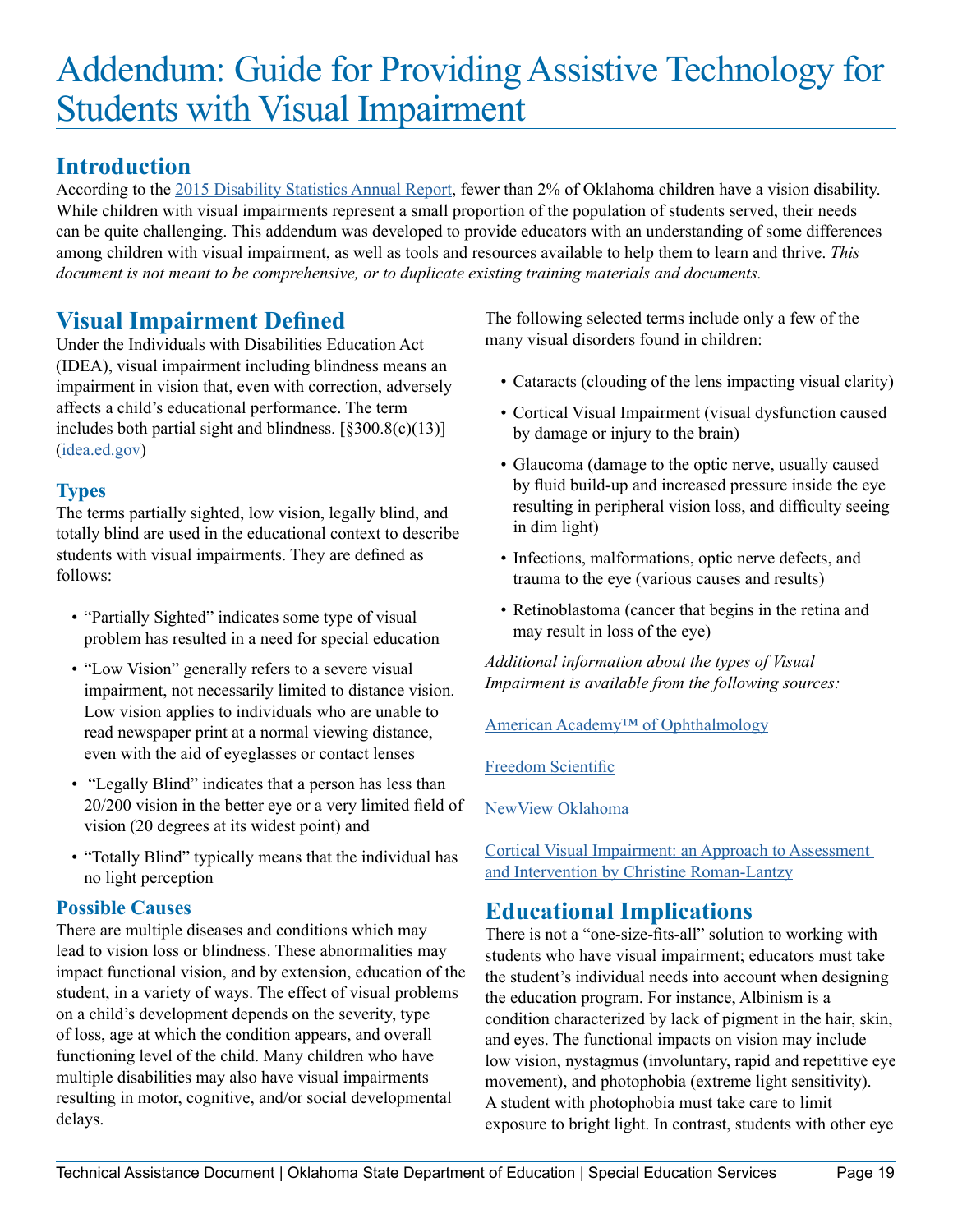conditions, such as retinitis pigmentosa, may benefit from increased lighting to be able to perceive printed materials and objects in their environment.

Children with visual impairments should be assessed as soon as possible following identification to benefit from early intervention programs, when applicable. Technology in the form of computers, braille equipment, and low-vision optical and video aids enable most children with visual impairments to participate in regular class activities. IDEA also requires that schools provide accessible educational materials (AEM) to all students who need them-- this can include braille, large print, audiobooks, and accessible digital materials. For more information return to the [Table](#page-2-0)  [of Contents](#page-2-0) of this document[.](https://www.ok.gov/abletech/documents/2016_AEM-TA_Document.pdf)

## **Determining Optimal Mode of Learning**

The way a student learns, and the accommodations needed, vary from student to student. Tools such as a Functional Vision Assessment and a Learning or Reading Media Assessment can help in determining the optimal mode of delivery for textbooks and other curricular materials, possible accommodations, and assistive technology.

The following assessments should be conducted by a qualified professional such as a Teacher of the Visually Impaired (TVI). The [Oklahoma School for the Blind](http://osb.k12.ok.us/) provides outreach services including conducting assessments and a limited number of site visits for consultation.

## *Examples of Assessment Tools*

The [National Reading Media Assessment \(NRMA\)](https://www.nfbnrma.org/admin/users/about.php) is a research-based tool developed by the [Professional](http://www.pdrib.com/)  [Development and Research Institute on Blindness](http://www.pdrib.com/) to determine the most appropriate reading medium/media for students who are blind/visually impaired considering current and future needs.

• The ["Paths to Literacy Learning Media Assessment"](http://www.pathstoliteracy.org/learning-media-assessment) offers a framework for selecting appropriate literacy media for a student who is visually impaired. "Paths to Literacy" recommends that a Functional Vision Assessment (FVA) should be done first, in order to determine what the student is able to see and how he or she is using his or her vision.

• The Functional Vision Learning Media Assessment [\(FVLMA\)](https://shop.aph.org/webapp/wcs/stores/servlet/Product_FVLMA Kit: Functional Vision and Learning Media Assessment_7-96151-00P_10001_11051) is an American Printing House (APH) assessment tool developed to help practitioners gather, store, track, and analyze information regarding students' functional vision and appropriate learning media.

If assessment results indicate that the student will benefit from the use of braille, the IEP Team should also consider the braille code(s) a student will learn such as Unified English Braille (UEB), UEB plus NEMETH Code, and/ or Music Code. **Note:** Oklahoma public schools are transitioning from English Braille American Edition (EBAE) to UEB. Read the Oklahoma UEB Transition Plan [PDF](https://www.ok.gov/abletech/documents/UEB_Transition_Plan.pdf) or [Word](https://www.ok.gov/abletech/documents/UEB_Transition_Plan.docx) version. [Find information about online UEB](http://brailleauthority.org/ueb.html#learn)  [transition courses.](http://brailleauthority.org/ueb.html#learn)

## **Assistive Technology**

Assistive Technology (AT) includes devices and services that help a person accomplish a task that might otherwise be difficult or impossible to do without it. Many types of AT are available to help students who have visual impairment. AT for vision ranges from low-tech to hightech and from free to high-cost. Many times a person will need multiple devices depending on the tasks they wish to accomplish, the locations or environments, and the degree of vision loss/amount of usable vision.

During consideration and selection of AT devices for vision needs, educators should consider whether the individual could comprehend materials or access the environment better if materials were enlarged or visually enhanced, auditory feedback were provided, or braille and/or tactile feedback were provided. The findings should guide educators in determining which types of devices to try with a student.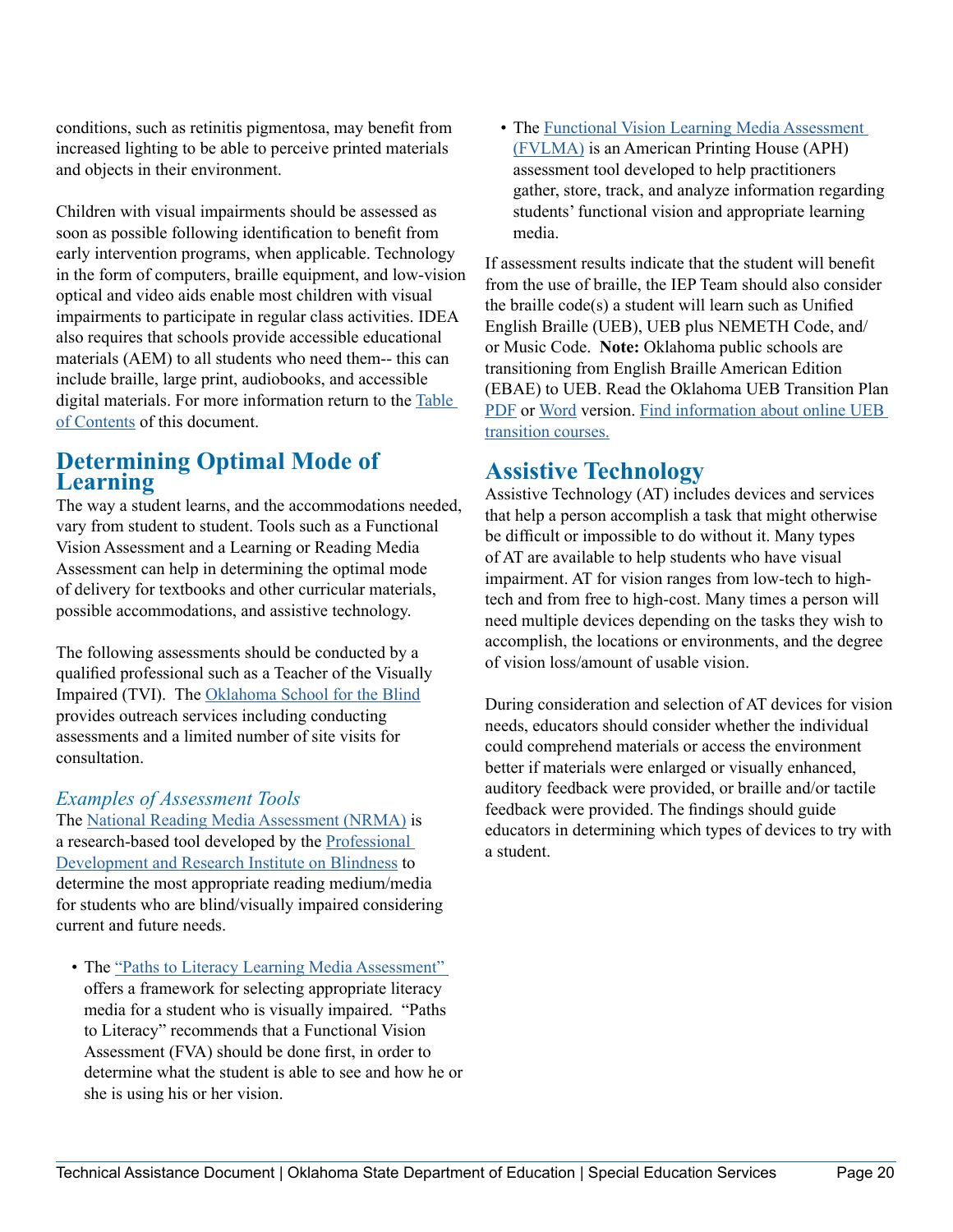## *Examples of AT Devices for Vision*

- Adapted learning aids: calculators, games, and recreational/sporting equipment (adaptations may include enlarged display, high contrast colors, auditory feedback, haptic feedback, and tactile feedback)
- Audiobook readers
- Braille displays and notetakers
- Braille and tactile graphics embossers, 3D printers
- Magnification tools: optical magnifiers, electronic video magnifiers, and screen magnification software
- Screen readers and text readers

In addition to AT devices are the services needed to help a person select, acquire, and use the AT. Oklahoma ABLE Tech offers an [AT Device Demonstration and Loan Program](http://oec.okstate.edu/loan/) to assist with selection of devices. For links to information about specific products available for trial, see [ABLE Tech](https://www.ok.gov/abletech/Resources/AT_Discovery_-_Vision.html)  [AT Discovery Vision web page.](https://www.ok.gov/abletech/Resources/AT_Discovery_-_Vision.html)

ABLE Tech provides [Assistive Technology Support](https://www.ok.gov/abletech/Programs_for_Children_and_Youth/Assistive_Technology_&_Information_Services_Program/index.html) 

[Team Training](https://www.ok.gov/abletech/Programs_for_Children_and_Youth/Assistive_Technology_&_Information_Services_Program/index.html) to schools through a contract with the Oklahoma State Department of Education. ABLE Tech training materials and opportunities assist schools in helping consider and assess students' AT needs as well as help educators with implementing the AT into the students' curriculum. An additional resource for assessment information is the textbook [Assistive Technology for](http://www.afb.org/store/Pages/ShoppingCart/ProductDetails.aspx?ProductId=978-0-89128-890-9)  [Students Who are Blind or Visually Impaired | A Guide to](http://www.afb.org/store/Pages/ShoppingCart/ProductDetails.aspx?ProductId=978-0-89128-890-9)  [Assessment by Ike Presley and Frances Mary D'Andrea](http://www.afb.org/store/Pages/ShoppingCart/ProductDetails.aspx?ProductId=978-0-89128-890-9) published by AFB Press.

#### **Training in Use of Assistive Technology**

Training is an AT service that must be provided to students to enable them to successfully use assistive technology to meet their educational goals. TVIs and other educators may also require professional development in preparation to assist students. With the wide variety of devices and frequent technological advances, it is difficult for any one person to be an expert on all devices. Oftentimes, it is necessary for schools to obtain the training from multiple sources depending on the need.

### *Below are a few training sources to consider:*

#### [ABLE Tech](https://www.ok.gov/abletech/)

[American Foundation for the Blind \(AFB\)](http://www.afb.org/default.aspx)

[Assistive Technology Industry Association \(ATIA\)](https://www.atia.org/)

[Association for Education and Rehabilitation of the Blind](https://aerbvi.org/)  [and Visually Impaired \(AERVBI\)](https://aerbvi.org/)

[Freedom Scientific](http://www.freedomscientific.com/Services/TrainingAndCertification)

[NanoPac](http://www.nanopac.com/)

[National Federation of the Blind \(NFB\)](https://nfb.org/)

[NewView Oklahoma](http://www.newviewoklahoma.org/)

[Oklahoma Department of Rehabilitative Services -Visual](http://www.okdrs.org/drupal/job-seekers/dvs)  **[Services](http://www.okdrs.org/drupal/job-seekers/dvs)** 

[Oklahoma School for the Blind](http://osb.k12.ok.us/)

## **Funding for Assistive Technology**

Under IDEA, Local Education Agencies (LEAs) must provide AT devices and services to students at no cost to families; however, federal and state governmental agencies provide funding for select devices for use by and with students with visual impairments, so that schools do not have to bear the entire cost. The [AIM Center](http://olbph.org/dir/AIM)  [at the Oklahoma Library for the Blind and Physically](http://olbph.org/dir/AIM)  [Handicapped](http://olbph.org/dir/AIM) provides specialized educational materials and equipment for students who qualify for the Federal Quota Program administered by the American Printing House for the Blind. [Liberty Braille](http://libertybraille.com/) provides textbooks and other curricular materials in large print and braille, in addition to select devices, free of charge to students through a contract with the Oklahoma State Department of Education. Find additional funding information in the online guide [OK Funding for Assistive Technology](http://fundingguide.okstate.edu/).

For more information on the provision of AT, including documenting AT in the Individualized Education Program (IEP), please see the [Technical Assistance Document:](http://ok.gov/abletech/documents/Oklahaoma_AT-TA_Document.pdf)  [Assistive Technology for Children and Youth with](http://ok.gov/abletech/documents/Oklahaoma_AT-TA_Document.pdf)  [Disabilities - IDEA Part B](http://ok.gov/abletech/documents/Oklahaoma_AT-TA_Document.pdf).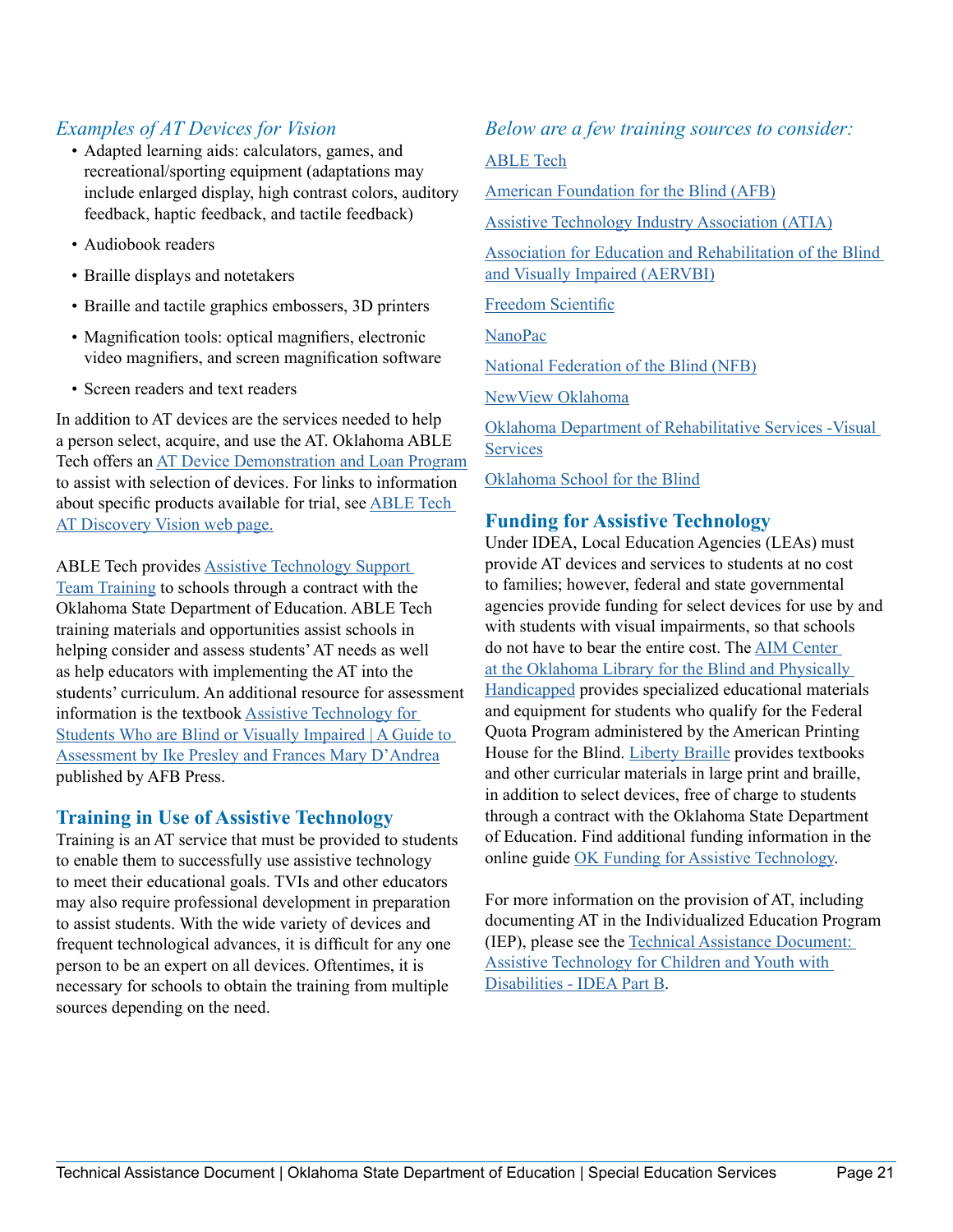## **Teaching Tips/Instructional Strategies**

Students with visual impairment need to learn the same information which students without disabilities learn and be held to the same high standards; however, in addition to learning core subjects such as math, English/language arts, history, and science, students with visual impairment may also need to learn specialized skills such as:

- Braille literacy (reading and writing in braille using a variety of tools)
- Auditory literacy (reading with audiobooks)
- Strategies and techniques for using various AT devices such as braille equipment, screen reading software, magnification tools, etc.
- Activities of Daily Living i.e. "blindness skills" such as cane travel, self-care, cooking, dressing, etc.…

Many of these skills must be taught explicitly, as students with visual impairment are frequently unable to learn through visual observation. Whatever the degree of impairment, students who are visually impaired should be expected to participate fully in classroom activities. Although they may confront limitations, with proper planning and adaptive equipment, their participation can be maximized.

## *Following are tips for maximizing participation.*

#### The Classroom

- Select optimal seating position based on student's lighting needs
- Allow space for seeing eye/guide dog if applicable
- Assist student in using and storing adaptive equipment
- Keep aisles clear and drawers and cabinets closed

#### The Teacher

- Face the class while speaking
- Permit lectures to be recorded
- Provide classroom materials in accessible format(s) used by student
- Be flexible with assignment deadlines
- Consider alternative assignments (Based on IEP Team Decisions)
- Consider alternative measures of assessing achievements (see note below)
- Be specific with directions
- Provide "hands-on" learning experiences
- Use appropriate scale when possible
- Ask the student if they have any suggestions
- Keep communications open

#### The Rest of the Class

- Instruct others to yield the right of way
- Instruct students to help when asked
- Instruct students to ask if help is needed
- Instruct students not to harass seeing eye/guide dog

For information regarding accommodations, see the following:

Oklahoma Special Education Services [Oklahoma](http://sde.ok.gov/sde/sites/ok.gov.sde/files/documents/files/Accommodations Guide_0.pdf)  [Accommodations Guide.](http://sde.ok.gov/sde/sites/ok.gov.sde/files/documents/files/Accommodations Guide_0.pdf)

[Oklahoma School Testing Program \(OSTP\)](http://sde.ok.gov/sde/sites/ok.gov.sde/files/documents/files/OSTP-IEP-504-Accommodations %2815-16%29_1.pdf)  [Accommodations for Students with an Individualized](http://sde.ok.gov/sde/sites/ok.gov.sde/files/documents/files/OSTP-IEP-504-Accommodations %2815-16%29_1.pdf)  [Education Program \(IEP\) or Section 504 Plan](http://sde.ok.gov/sde/sites/ok.gov.sde/files/documents/files/OSTP-IEP-504-Accommodations %2815-16%29_1.pdf)

[Oklahoma State Department of Education Overview: Non-](http://sde.ok.gov/sde/overview-non-standard-accommodations)[Standard Accommodations](http://sde.ok.gov/sde/overview-non-standard-accommodations)

## **Instructional Settings and Staffing Considerations**

Instruction may be provided to students with visual impairments in a variety of settings, including the general education classroom, pull-out for individualized instruction, resource room, self-contained special education classroom, or in a residential program such as the [Oklahoma School](http://osb.k12.ok.us/)  [for the Blind.](http://osb.k12.ok.us/)

Schools may provide educational and related services to students with visual impairment either by directly employing these professionals or by contracting with itinerate service providers. Service and staffing time must be considered on an individual basis by the IEP Team. The responsibility for providing such services rests with the Local Education Agency (LEA); however, the Oklahoma